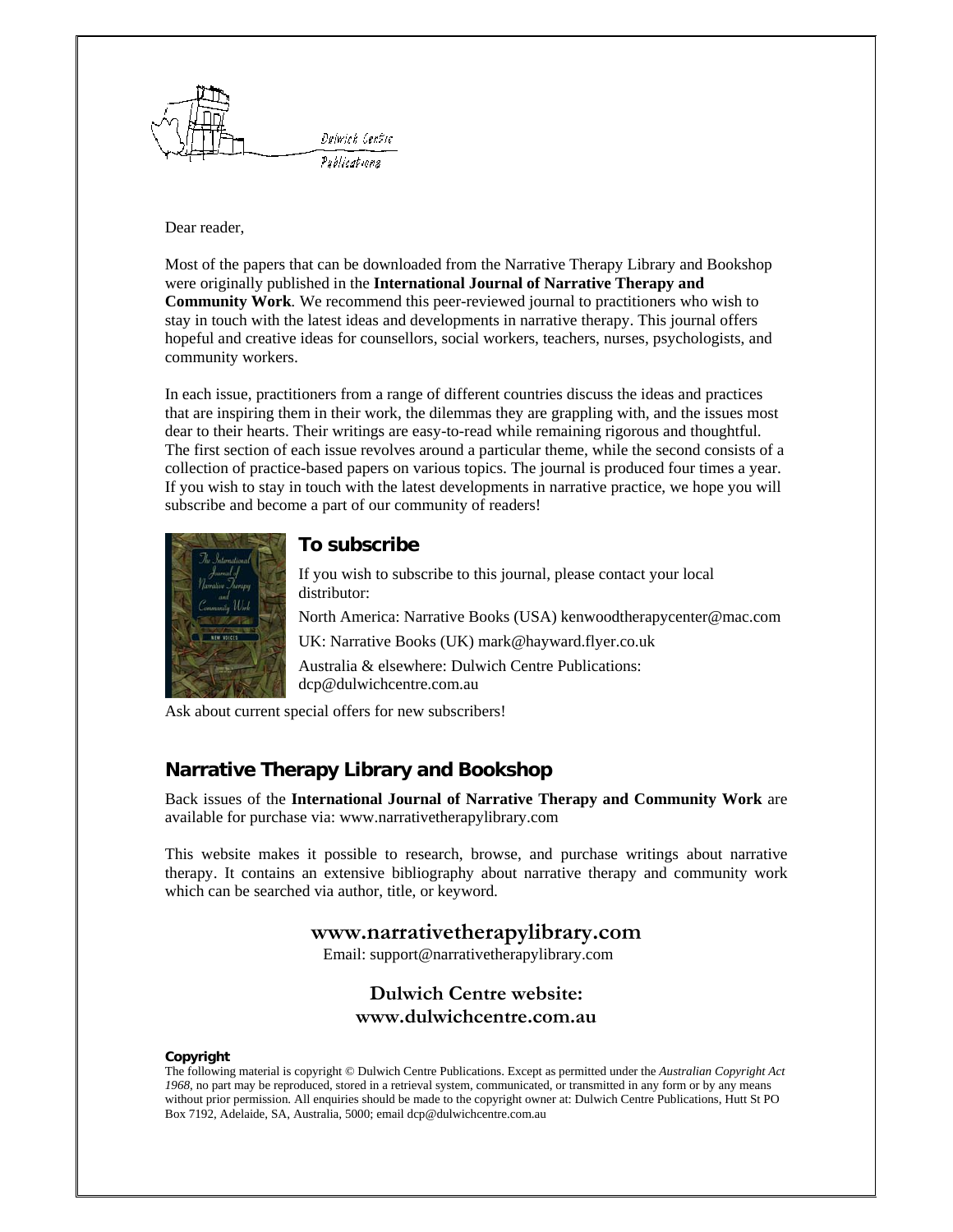# **The Written Word in Times of Crisis**

This chapter explores the history of *Comment*, our most widely read publication. Created collectively, these informal news-sheets have been written at various times over the last ten years in response to current social events. These have been times in which we have felt considerably worried about developments that have been taking place in Australia, for instance, the rise in racism in Australia in the late 1990s. Certain events that have occurred overseas, such as those that took place on September 11th in the USA, and the bombing in Bali, have brought further grief and concern. At all these times we have felt a wish to respond in some way, not to remain passive in the face of broader issues. We have also known that many others have had similar feelings and have wanted to try to find ways to respond. As our primary work is in publishing, the question became: what sort of writing, what sort of publication could be most useful?

At all the times mentioned above, the social issues were being talked about everywhere. Not only were the issues dominating the national news but also conversations in coffee shops, in family homes and in workplaces. Many of these conversations were divisive and difficult. There were often marked differences of opinion within families and between friends and workmates.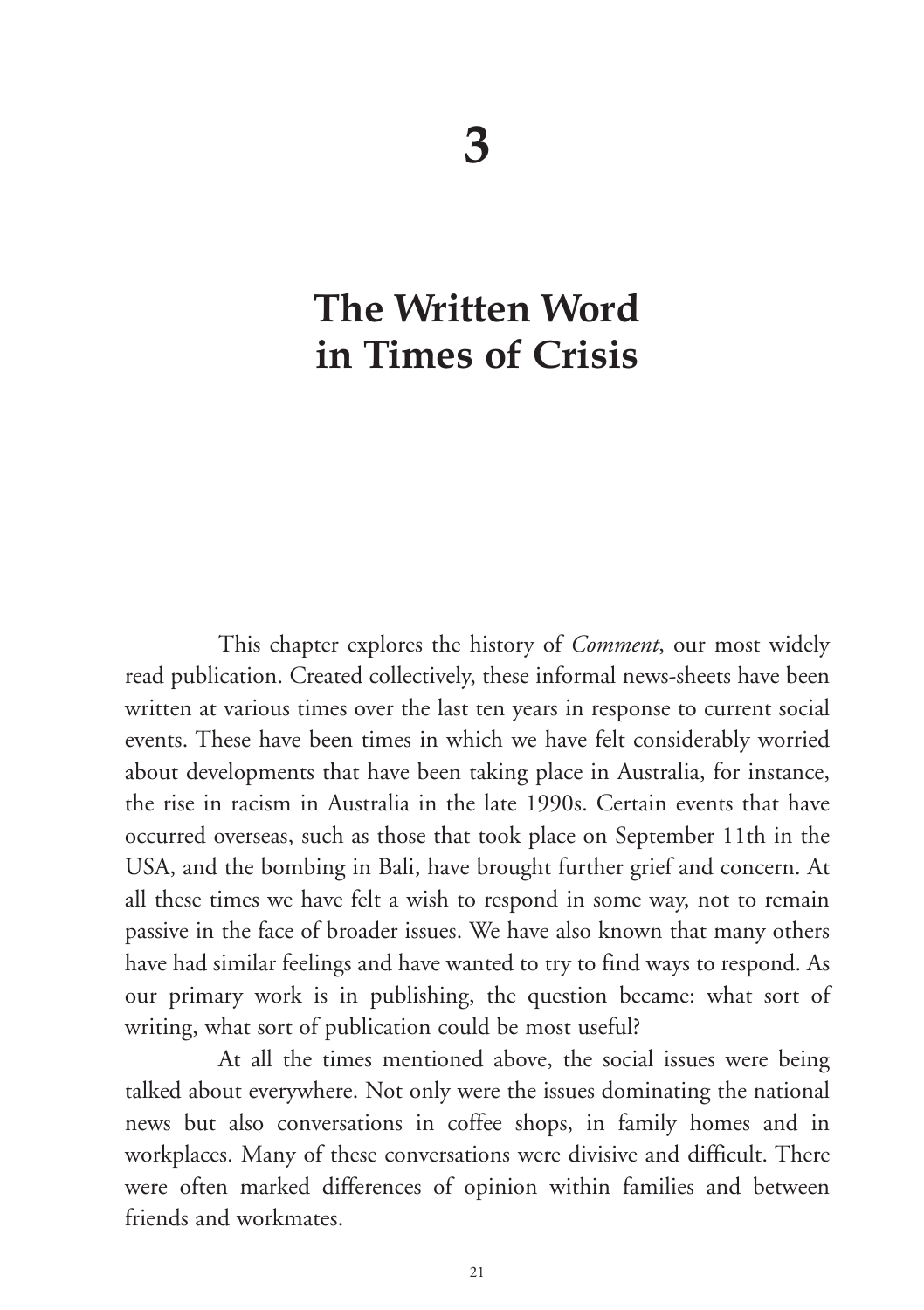What is the role of the written word at these times? While there were avenues available to publicly protest or express sorrow about government actions and policies, and there were alternative newspapers and internet discussion sites that were publishing informative material, we decided that as part of our response perhaps we could contribute a different sort of publication. Could we create publications that would not simply state a line of argument, and therefore only appeal to those who already agree with this line of argument, but instead offer an engagement with the issues in ways that may enable different conversations?

Robert Dessaix, an Australian writer, recently compiled a book of Australian essays. The following extract from his introduction to this collection conveys the spirit of writing that we hoped to create at these times of crisis:

*The era we are living in strikes me as an uncommonly loud one. In the face of cataclysmic events we beat drums and fulminate. In the face of rampant injustice we angrily thump pulpits, trying to shout down evil …. The essay – in this country, at least, seems to be drifting away from anything resembling imaginative reflection or the tentative speculations of a nimble intellect towards high-minded haranguing and hectoring; away from lament or playful doodle towards setting fire to the furniture; away from the literary towards the journalistic; and away from intimate disclosures towards faceless assertions of public virtue. Indeed, as often as not it seemed to have even drifted away from the written composition towards a public lecture written up after the event.* 

*… In search of my idea of the well-made essay …I tended to feel most attracted to those pieces where the voice was clearly personal, easily located in a particular place… (A)ll these writers knew how to sit me down and not just talk to me, but get me talking back. In a word, they had the art of conversation, and this was closer to my notion of the satisfying essay than the more common skill these days, however highly honed, of the lecturer, the public speaker and the preacher …. And, for all the passion displayed in some of the more polemical pieces, they are all, I think, on the whole more reflective than raucous. At least some of our writers, it seems, are still finding ways amidst the clamour of strident voices to speak with a gentle vibrancy and wit about things that matter …*  (Dessaix 2004, pp.vii-viii)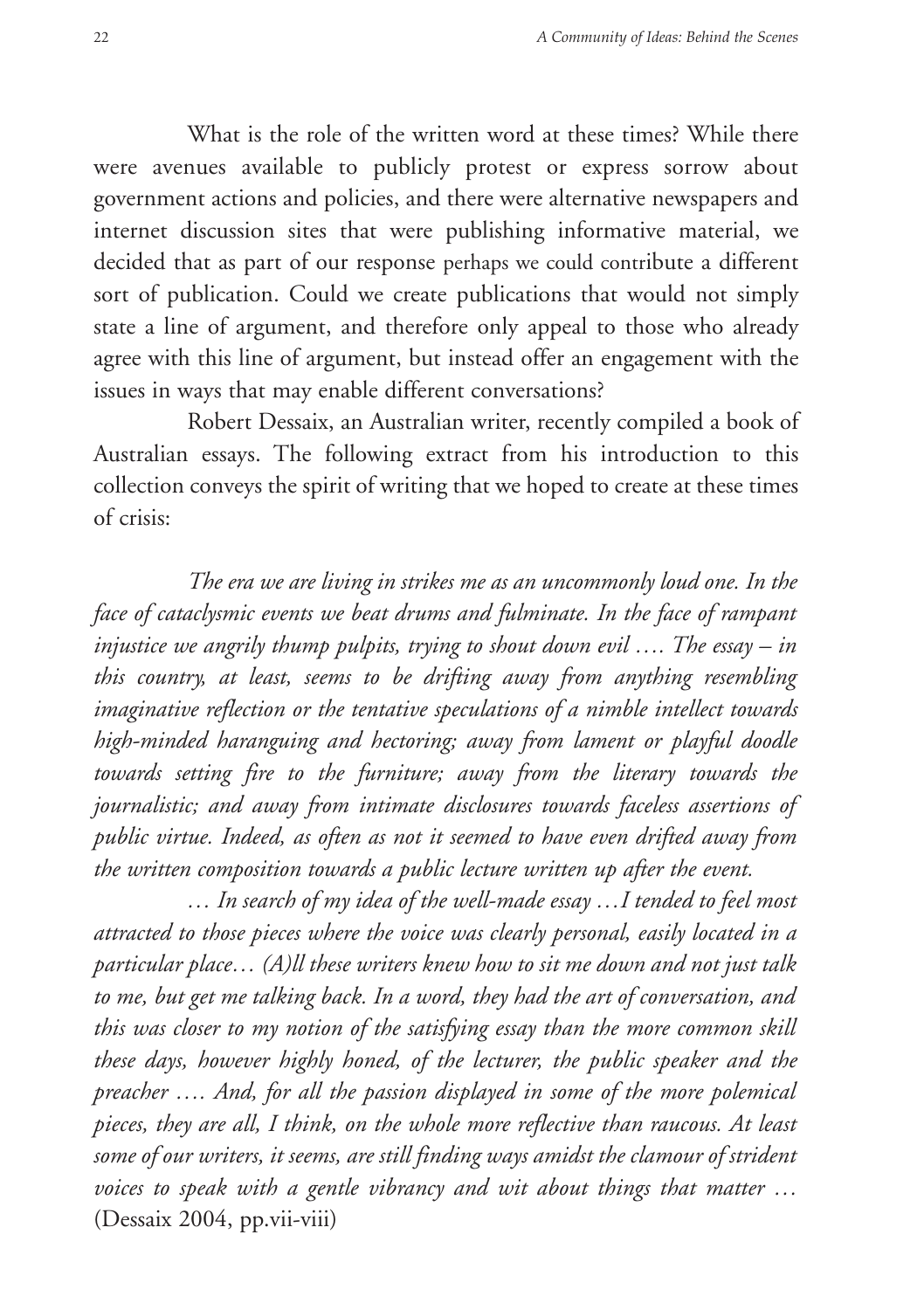Many of the issues we have wished to respond to over the last decade have been very complex. We have not wished to convey to readers that we think we have easy answers. Nor have we wanted these publications to read like a political platform. While not wanting to create publications that proclaim they 'speak the truth', at the same time the *Comment*  publications we have produced have been in no way neutral. We have not given 'equal space to differing views'. Instead, the principles that have influenced *Comment* have been quite different.

We have sought to collectively create writings that will be of assistance to everyday Australians in talking about complex social issues. We assume that, at these times of crisis, other Australians will be struggling as we are with how to talk about these issues, and about how to respond. We have tried to write in a way which would assist people who are deeply concerned with the direction and real effects of the national 'debate' about these issues, so that they could have in writing some tools, ideas and suggestions about ways of talking with their friends, family members and colleagues. We have particularly hoped that the writings could be of practical value to health and welfare workers.

Often, at these times of social crisis, people feel confused. In creating issues of *Comment,* we have tried to acknowledge this. We have tried to describe why, at these times, it might make sense for people to not know what to think. Sometimes this can be comforting and ironically can free people up to engage in conversations and take other sorts of action. Many people wish to respond to all that is taking place but do not know where to start. Issues of *Comment* are designed so that they can be left on the table in workplaces or given to friends and family as a way of starting discussion. Rather than starting from scratch, it is often much easier to say: 'I have just read this publication and I'd be interested to hear what you think…' as from here a conversation can begin. Other ideas for small, possible actions are also always included in the publication. As we see it, these publications are generated *from* the local culture and are intended *for*  the local culture, particularly our friends, families and colleagues in the health and welfare fields.

Creating these publications is always a collective effort. A small core group of people who have worked together over years, and who are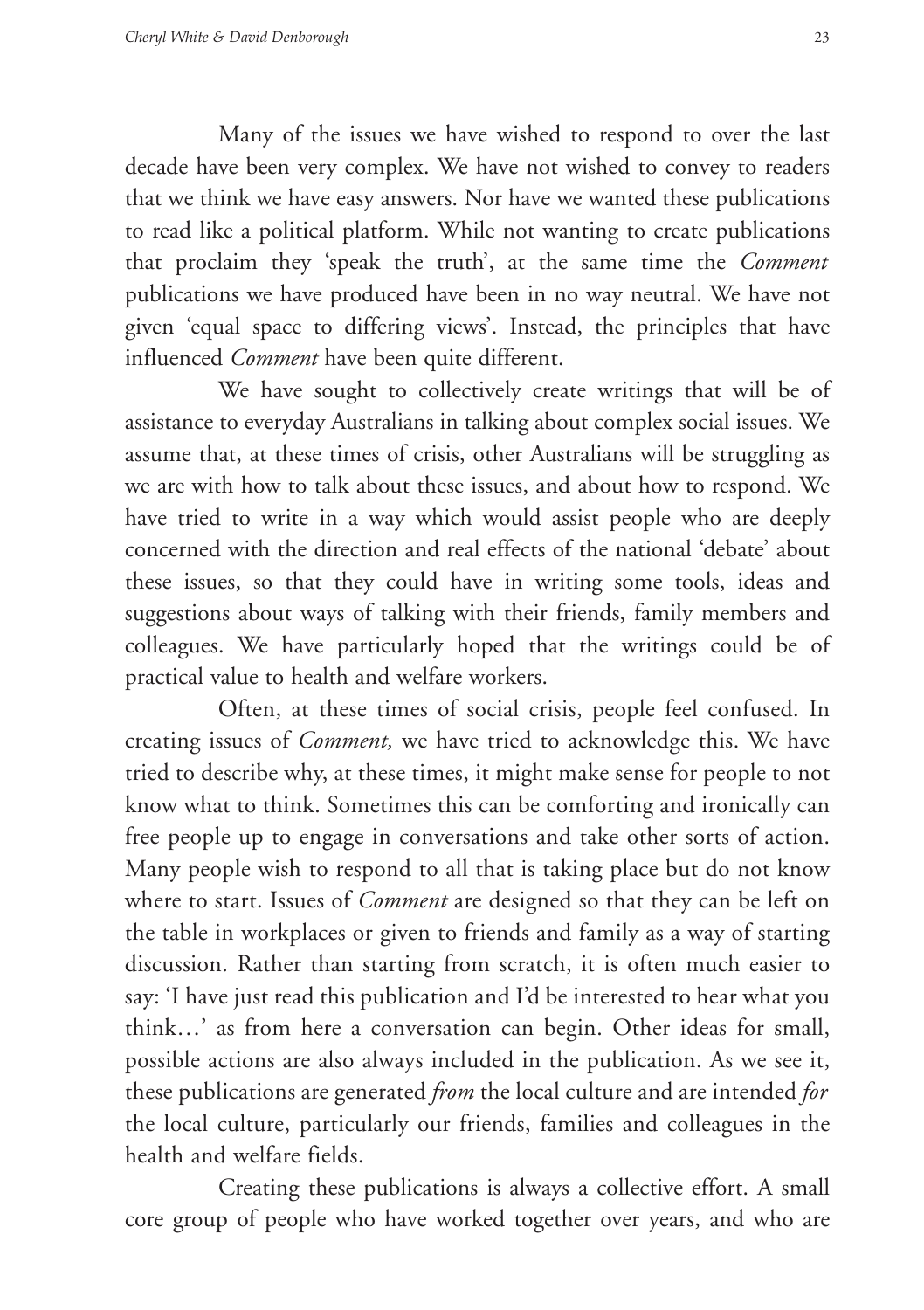used to working under pressure, come together to focus on the task at hand. As Dulwich Centre is an independent organisation it means that at short notice we can put aside all other projects and give our full attention to the creation of a publication. It is usually important to do this quickly so we work long hours at these times. Throughout, we rigorously ask ourselves what is the purpose of this particular publication? Why are we doing this? And when we are stuck, when the words are not flowing, we try to name the dilemma with which we are struggling. Naming these dilemmas, articulating them, and including them within the publication itself are often significant parts of the process. As soon as drafts are created we then send these out to a wide range of people for critical reflection. We depend on practitioners in different parts of the world for honest, constructive feedback. Importantly, many of these people do not agree with each other. While some of this feedback may include opposing or diverging suggestions, we find this very helpful. It assists us to understand the differing perspectives that influence discussions on a particular issue and to clarify our own thinking and purpose for the publication. This is an integral part of the process.

As it has turned out, the issues of *Comment* which have been created have developed lives of their own. They have been photocopied and distributed throughout workplaces, rallies, demonstrations, unions, bookshops, national parliament and elsewhere. They have provided a forum through which we can respond to the issues that matter most to us.

We have included here some extracts from issues of *Comment*  from the last ten years. These extracts are listed in chronological order, from the first issue of *Comment* to the most recent*.* 

#### **Responding to the Men's Rights Movement**

The first issue of *Comment* developed ten years ago out of concerns about the extensive media attention given to American author Warren Farrell when he visited Australia in 1994, and the promotion of his book 'The Myth of Male Power'. Feminist counsellors were particularly concerned about the analysis of rape and sexual violence in this book. At the time, it had become clear that many therapists and health workers were unsure about what to think or how to respond to the sorts of things Warren Farrell was saying. The conversations were confusing people, including those working with men,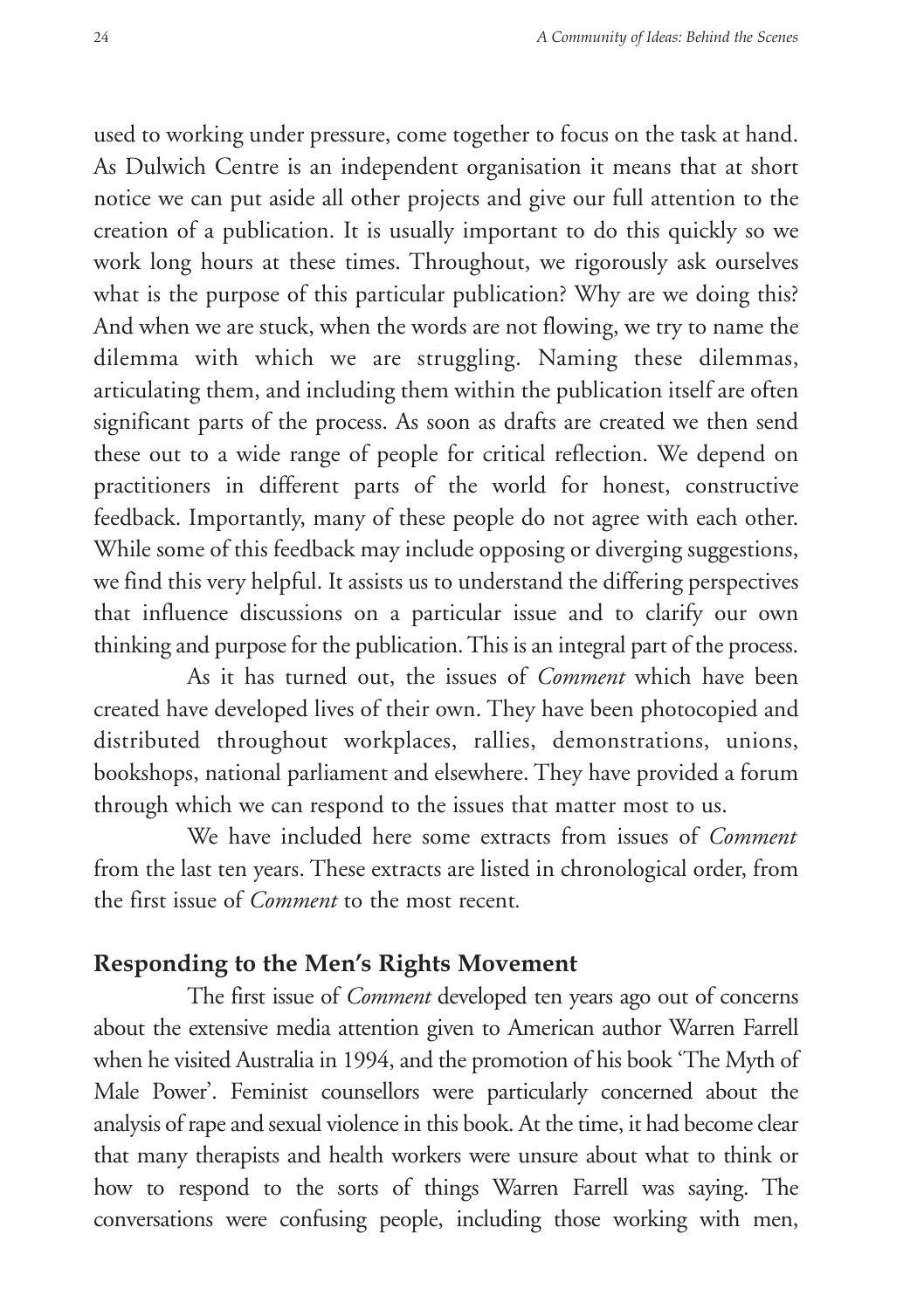women and families in therapy. Cheryl had the idea of collectively putting together a publication on this issue and, with Maggie Carey and Chris McLean, co-ordinated the development of the first edition of *Comment.* It was decided that it would be most appropriate for the publication to be mainly written by men, based on the idea of men taking responsibility for critiquing other men's sexism. We have included here a slightly edited extract from the introduction:

#### **New Ways of Responding?**

#### *By Christopher McLean*

When we, as men, become aware of some of the negative aspects of male behaviour, and the negative effects on women, children and other men that this behaviour often has, it can leave us with some difficult questions to deal with. In particular, how do we respond when we come face to face with another man publicly acting in ways which we consider inappropriate? Traditional masculine ways of being provide us with some familiar and easily accessible answers. We could immediately define such a man as the enemy and go into attack mode.

If, however, we want our response to be a part of creating new ways of being for men, the answer is not so easy. Men generally find it difficult to challenge each other and to accept being challenged without adopting adversarial positions. If we recognise this and try to develop close, non-competitive and supportive bonds with our brothers, it can make it very difficult to make any criticism at all. If we air our concerns we can be accused of reproducing negative male competitive patterns. If we don't do anything we are allowing unacceptable behaviour to go unchallenged, and are thus complicit with it. What we need to do is find ways of responding which do not compromise the content of what we need to say, but which open space for meaningful dialogue rather than closing it down.

A practical example of this dilemma occurred recently when Warren Farrell made a public speaking tour of Australia in order to promote his book *The Myth of Male Power*. A lot of men and women found Farrell's message worrying to say the least. However, it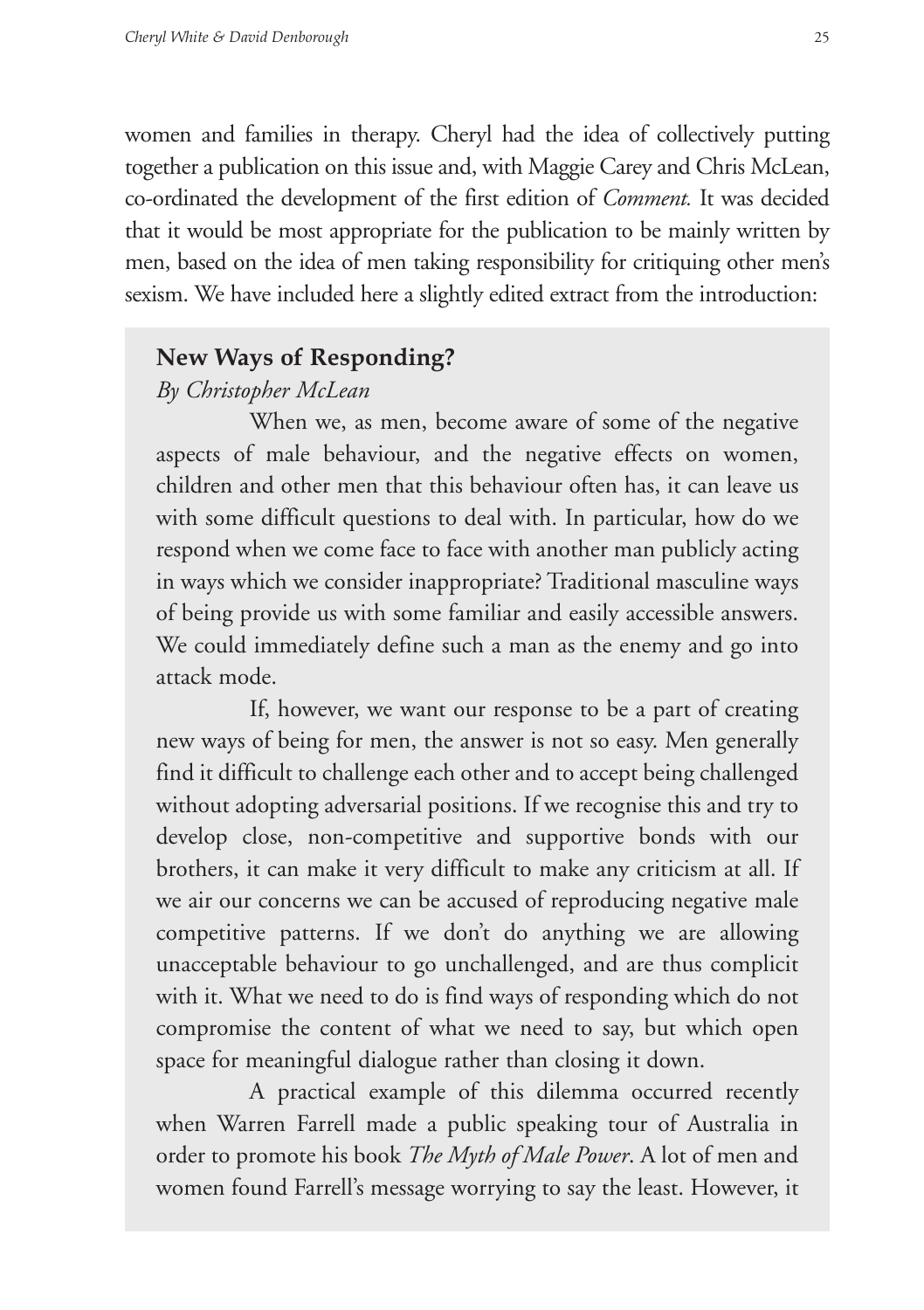was recognised that many men (and some women) were impressed by what he had to say. He seemed to be recognising the reality of men's pain 'for the first time' and making some important points. To simply go on the attack could easily seem to be proving everything Farrell was saying. We needed to point out our concerns strongly, without seeming to be oblivious to men's experience, and in a way that made it possible for men to actually hear what we had to say.

This newsletter is one attempt to deal with this dilemma. Over the last two months, a group of men and women in Adelaide have been meeting and talking to try to organise constructive responses to this issue. We would like to let you know about them in the hope that it may help other people struggling with the same dilemmas.

- We feel that it is very important that men respond publicly to these issues. Men have a responsibility to deal with the effects of masculine culture. Leaving it to women is unfair. Through contacts in our network, various men spoke on radio to reply to Warren Farrell and to offer alternative understandings.
- We asked a prominent radio announcer to give us some training in how best to use the media.
- Attempts were made to co-ordinate with other groups who also had concerns about Warren Farrell's views.
- A special meeting was held to discuss our specific responses to Farrell's book as a way of generating a collective book review.
- We contacted several bookshops which were stocking *The Myth of Male Power*, and talked to them about our concerns. We asked them if they would be prepared to read our written response to the book, and to have it prominently displayed in their shops next to the book itself. We found that they were mostly very open to the idea. We believe that this can provide an effective way of posing alternative questions and raising issues in the minds of readers without having to engage in confrontational criticism or attack. (McLean 1994, pp.2-3)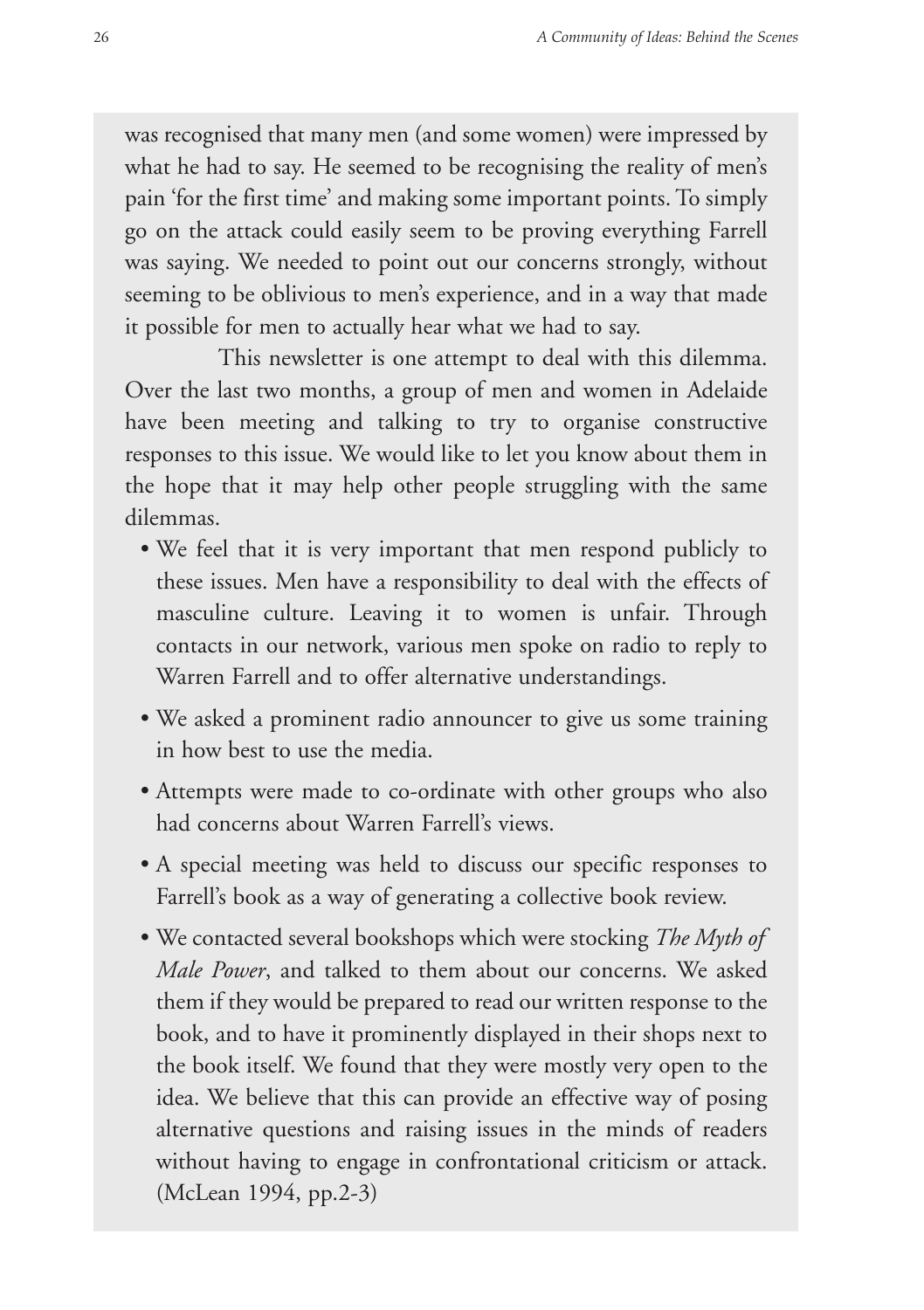This first edition of *Comment* also contained a number of reviews of Warren Farrell's book as well as tips and suggestions as to ways of using the media effectively. Copies of this *Comment* were provided to willing book stores where it was prominently displayed next to Warren Farrell's book. Anyone who purchased *The Myth of Male Power* was then offered a complementary copy of *Comment*! Significantly, within therapy networks this publication created a different language with which to discuss these issues.

# **Discussions, dialogues and interviews about homophobia and heterosexual dominance**

The second issue of *Comment* focussed on another topic vitally relevant to families and counsellors. It was developed at a time when various therapists in our networks were considering the effects of homophobia and heterosexual dominance on counselling practice. This *Comment* was coordinated by Suzy Stiles who put an enormous amount of effort into facilitating group discussions, editing, layout and design. We have included an extract from this edition here. It is from the lead article, 'Challenging heterosexual dominance – the first steps' by Suzy Stiles:

The process which led to my involvement in this issue of *Comment* began for me in a suburban Adelaide living room more than a year ago. The room was full of members and friends of the Dulwich Centre's Community Mental Health Project, a predominantly heterosexual group. We were gathered to hear Laurence Carter, visiting Melbourne social worker and gay activist, lead a discussion about homophobia and heterosexual dominance. It was the first time in my sixteen consciously lesbian years that I'd ever known straight people gather to acknowledge and learn more about this problem, and the pain it causes – and, importantly, to recognise their responsibility. I was in turns angry, grateful, proud, shocked that people were listening with respect and interest to my stories, afraid of exposing too much, relieved to be able to do so, and at times reduced to tears by such a tumultuous stew. With it came a heady exhilaration, a rush of energy released.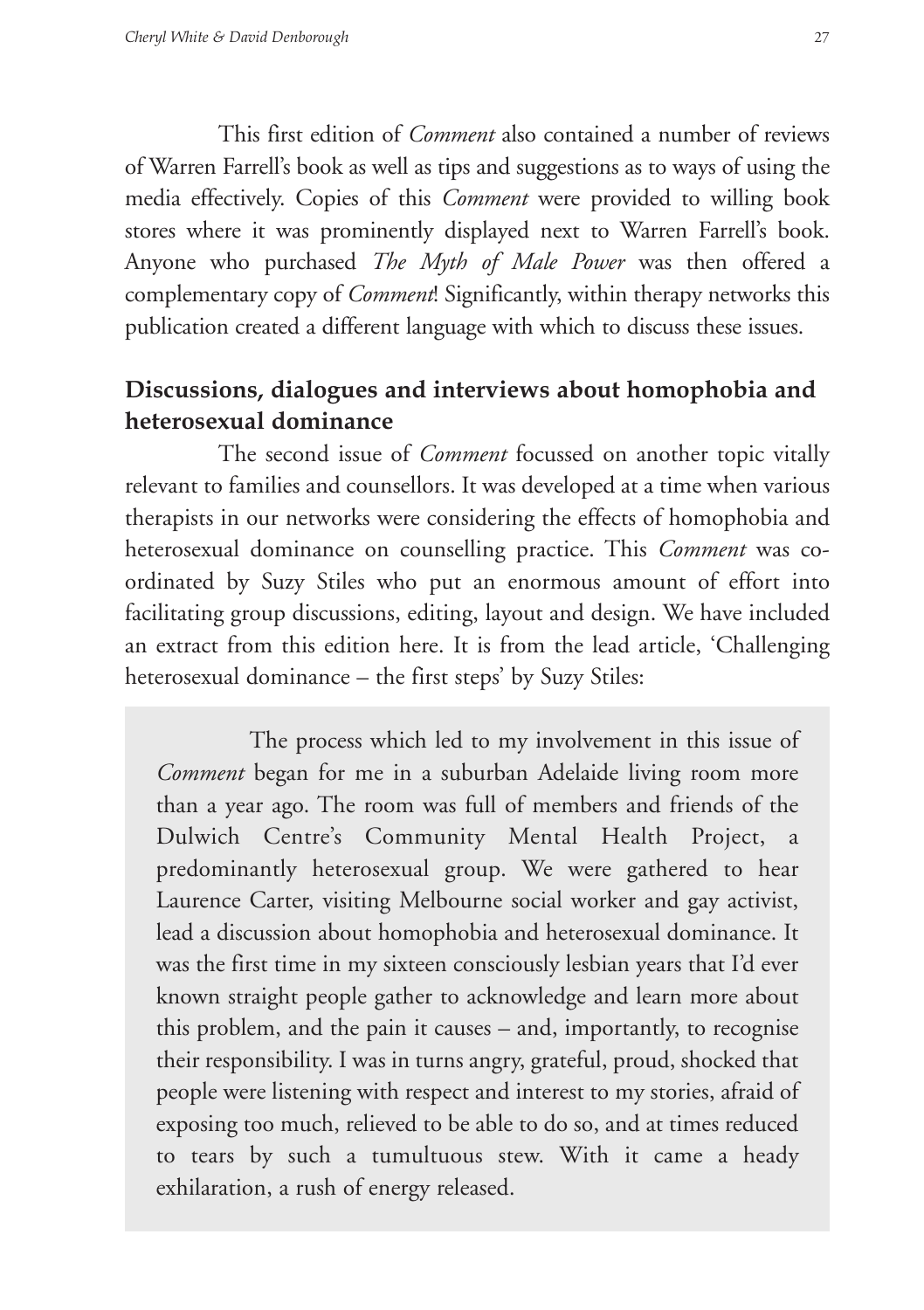I have been 'out' for a long time, with friends, family, work – but still carry a continual watchfulness in public places, a weasel voice that mutters somewhere between ear and brain: *Do they know? What will they think? Is this the right time to say it? Will they reject me? Will I still get that job? Can we hold hands? Is it safe here? Will they stare? Will they attack?*  I know that many lesbians and gay men live with such inner police, to a greater or lesser extent. All of us hide at some point in out lives; it may be dropping your girlfriend's hand when six big blokes are swaying down the street towards you after closing time, or a careful evasion of pronouns in connection with your partner during a job interview.

Working out when to hide and when not to consumes a lot of energy. One thing that has stayed with me from that evening more than a year ago is the memory of how good it feels when that energy is released. Another thing that has stayed with me is an excitement that there are some heterosexuals out there who are beginning to understand that the oppression of lesbians and gay men is *their*  problem. And they are even talking about doing something about it!

The excitement is for me accompanied by some caution. Until last year I had assumed that the gay and lesbian battle for the basic three R's – rights, respect and recognition – had fallen and would continue to fall squarely on our own shoulders. For some of us the question arises – do we really want straights meddling in, and maybe taking over, *our* struggle? Will they prove trustworthy?

Whether heterosexuals can and should seek to unseat heterosexual dominance (and benefit from this themselves in many ways) is an idea that is explored from different angles throughout the following pages.' (Stiles 1995, p.3)

This edition (which was more substantial than other issues of *Comment*) includes articles about the responsibility of heterosexual people for addressing heterosexual dominance and homophobia; interviews about key concerns for therapists and health and welfare workers; considerations in relation to education and the law; community responses to anti-lesbian and gay violence; useful resources; and more. Copies of this *Comment* are still available.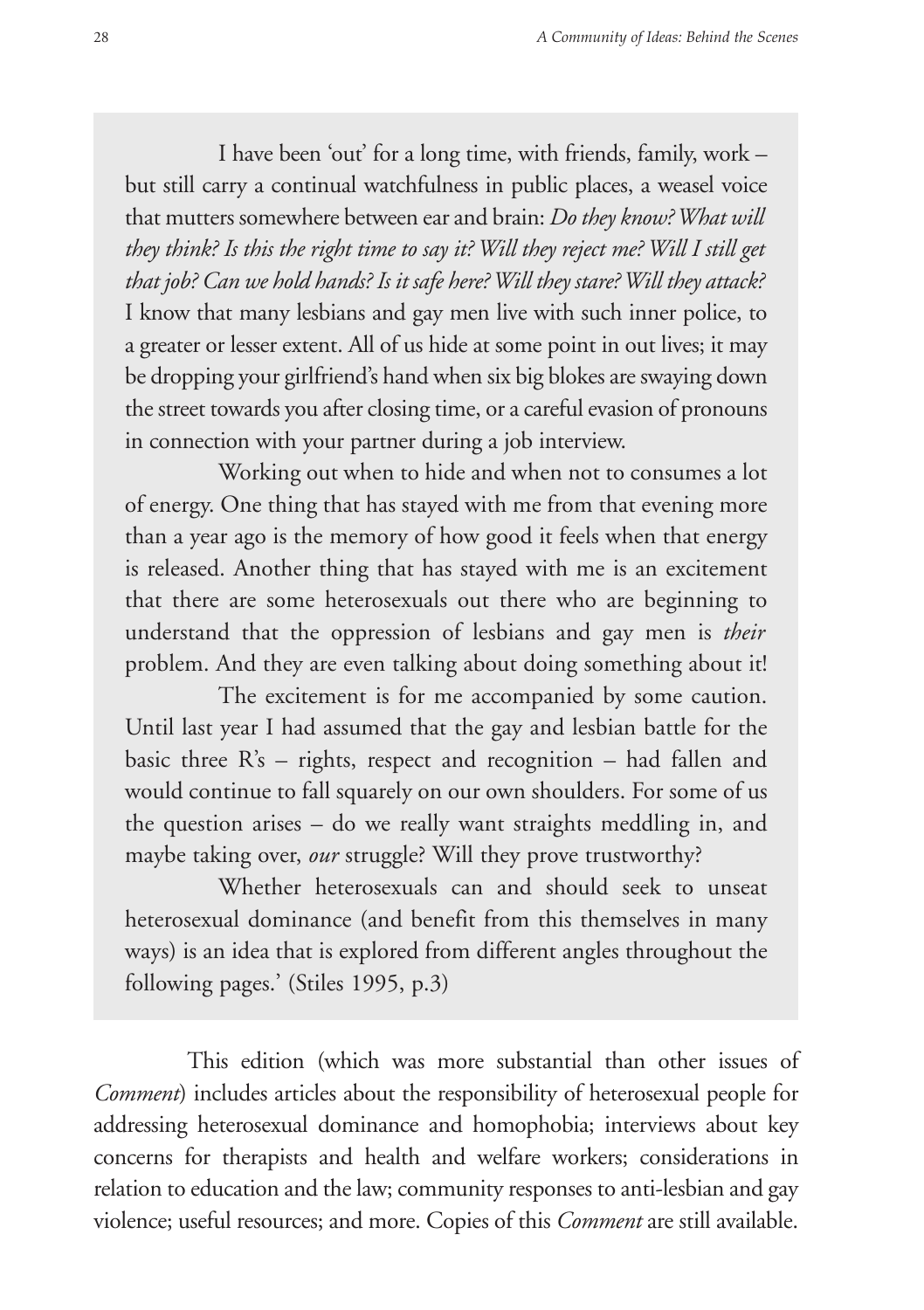## **Responding to issues of guns and violence**

On 28th April 1996, at Port Arthur in Tasmania, a young man armed with a military style rifle, killed 35 people and seriously wounded 18 others. The Australian community responded with grief, outrage, soulsearching, and collective action in the form of demands for new national gun laws. For some reason, the Port Arthur massacre became an opportunity for Australians to speak out about the directions in which we wished our country to head. It became an opportunity to make strong statements about violence and its contributing factors. And importantly, it became a time when lawmakers responded in a bi-partisan way to the wishes of the electorate.

These seemed significant foundations upon which to build our responses to violence on both a community and national level. This *Comment* was intended as a contribution to broaden the continuing discussion about guns and violence. It included a number of differing perspectives on the events at Port Arthur, as well as considering further possible responses to guns and violence.

#### **Racism: How can white Australians respond?**

In 1997, Australia was gripped by an upsurge in racism incited by the speeches of a particular politician and the responses, or lack thereof, of the mainstream parties. It was an alarming time in the life of this nation. The issue of *Comment* that was written, 'Racism: how can white Australians respond?' (1997) became the most widely distributed publication we have ever produced. We have included a number of extracts here.

The current wave of racism across Australia is having widespread effects in the everyday lives of many Australians. Racist abuse in the playgrounds and streets of Australia's cities and increased violence and hostility in rural areas are being reported throughout the country. Many Australians are now having to brace themselves whenever they go out in public. Potential changes to immigration policy and native title threaten to alter Australia's cultural climate and it seems as if each day race relations experience further setbacks.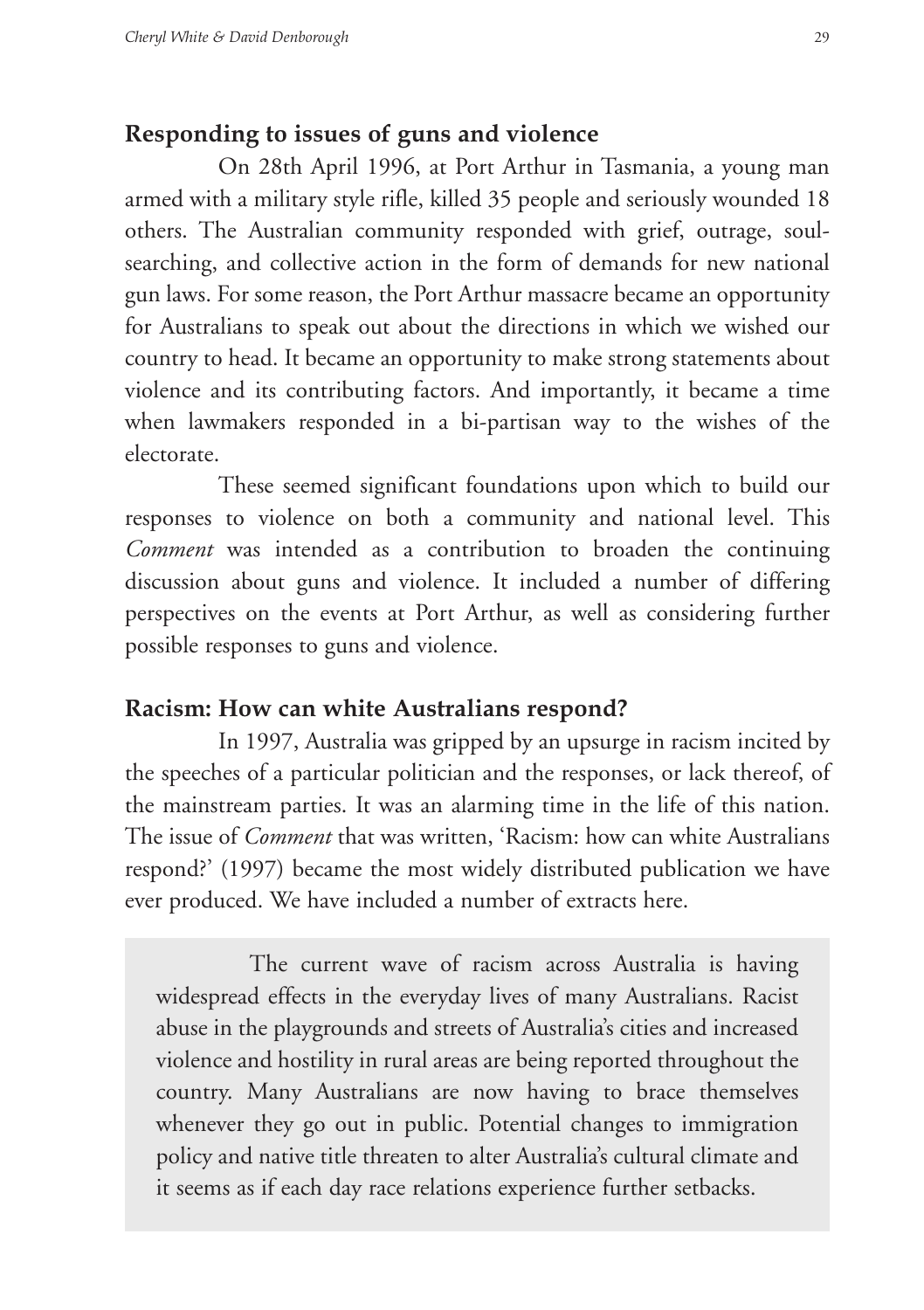Many Australians have been struggling with how to respond to this wave of racism. In recognition of the urgent need for white Australians to find creative and constructive ways of talking and taking action about racism, we have gathered together in this Comment a small collection of ideas and information in the hope that they may be found useful. These writings have been produced for and by white Australians in acknowledgement of the privileges that we experience because we are white, the ways in which we are prone to inadvertently reproduce racism, and our collective responsibilities to try to address racist beliefs and practices.

The following pages are not intended to provide answers or solutions but aim instead to generate conversations and to provide encouragement, information and ideas to those who are already trying to respond to racism in their own lives and in the broader culture. If you find the writings useful, we invite you to make lots of copies, to share them with friends and family, to leave copies lying around your workplace, or ask for them to be discussed at your next work meeting.

#### *'All in it together': Our responsibilities as white Australians*

In summary, the two main themes that came from the conversations in preparing these writings were that as white Australians we all experience privileges because we are white, and we are all prone to inadvertently reproducing racism. This means that we are all in it together – that as white Australians we have a collective responsibility to try to address racism. We may not be able to be non-racist but by seeking to be anti-racist, in trying to notice racist ways of thinking, we can open possibilities for conversations and action. Another way of putting this is that we may not have created the problem, it may not be our individual fault that racism exists, but we have a responsibility to 'break the chain' of racism.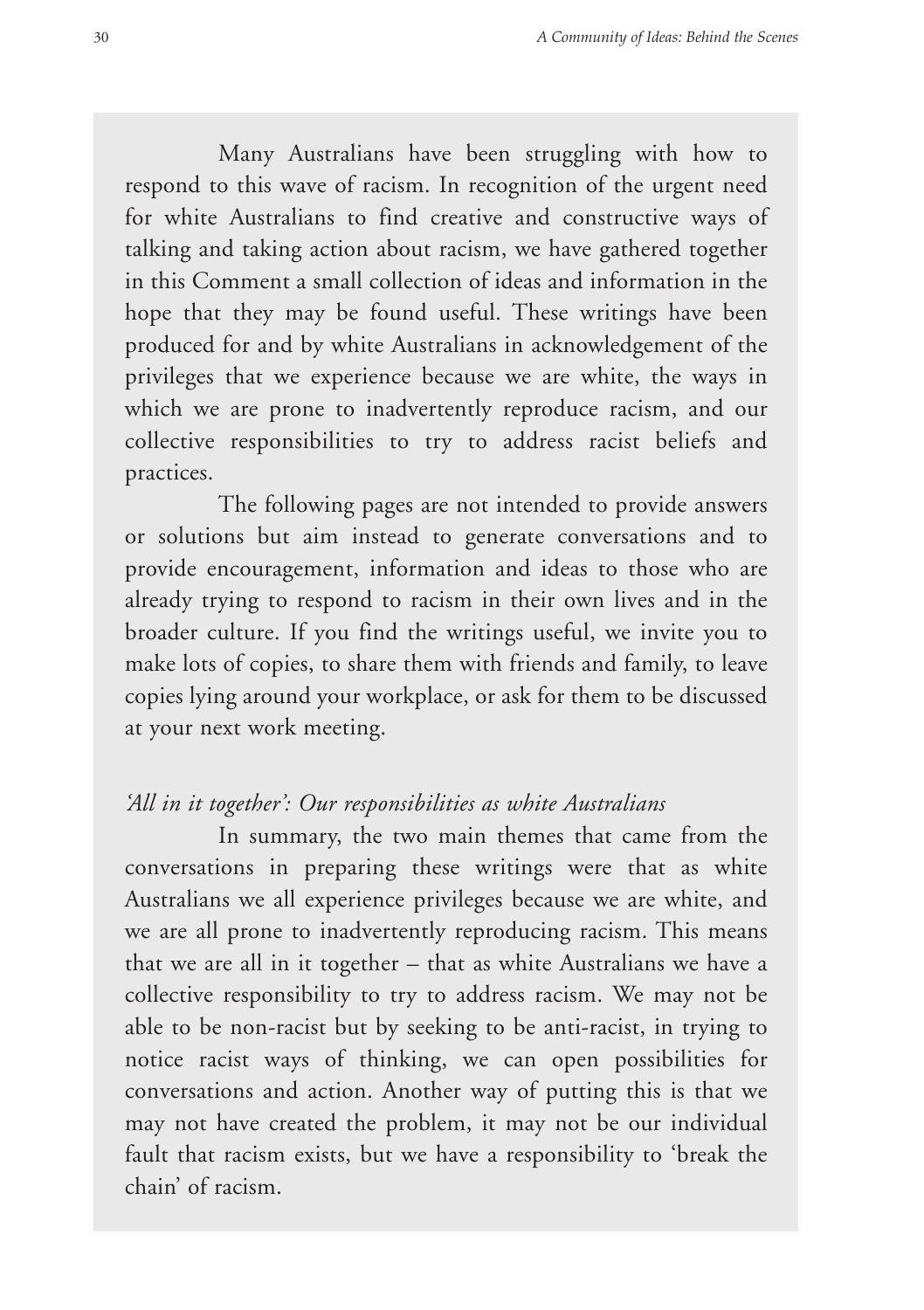*What would we need to do to create constructive conversations about racism?* 

In acknowledging the importance for individuals to speak out against racism, how can we at the same time remain aware of the real effects of the ways in which we speak out and the actions we take? Ways of responding which make us 'feel good' by distancing ourselves from overtly racist beliefs may not be experienced as particularly helpful by those people who are feeling the full effects of racism. Similarly, ways of responding to racism by white Australians which lead to increased polarisation and conflict between white people may actually make things worse for those people who are the direct targets of racism. How can we remain aware of the effects of the ways in which we speak and the ways we take action in relation to racism? And how we can act and speak in ways that increase the chances of constructive engagement with other white people?

The recent wave of racism and the need to respond has brought out into the open significant differences within families, between friends and in workplaces. This has led to many conversations about issues of racism. Many of us have examples of times and contexts where it has been impossible for us to find ways to make these conversations constructive. Just about the only thing that seems clear is that there are no easy answers on how to create constructive conversations about racism. And yet this seems an important area to explore.

- How can we respond to racist views and practices in ways that make it clear that we reject these views and practices while at the same time avoiding blaming individuals for what are collective issues and responsibilities?
- How can we show our commitment to anti-racist action without adopting an attitude of self-righteousness or showing hostility to other white people?
- How can we find respectful ways to talk with other white people about racism which don't lead to increased alienation from each other?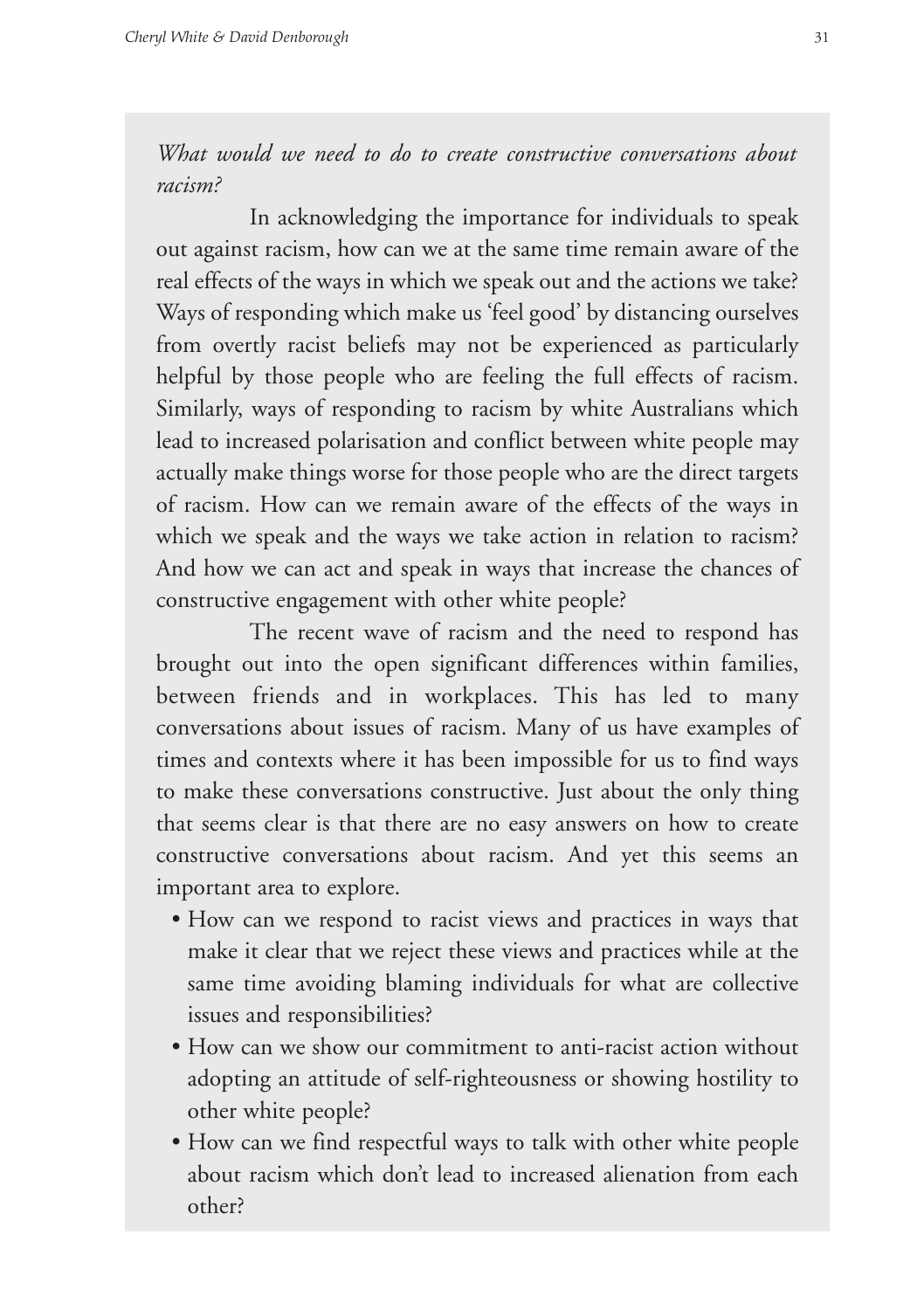- How can we find ways to talk with other white people about racism which keep the conversation potentially always open?
- In what circumstances, after what time and effort, is it appropriate to leave certain conversations alone and to put energy on the issue of racism into other areas?

#### *Taking care of conversations*

In preparing these writings, many people spoke of the difficulties they had recently experienced in talking about racism. Listed below are some of the things that they had found most helpful:

- Some people spoke of the usefulness of asking questions rather than getting into arguments or debates.
- Some people have found it useful to try to invite conversations that involve a mutual exploration of how each person has come to think in the ways that they do.
- Other people spoke of the importance of acknowledging the ways in which they had at times been captivated by racist ideas or practices and using this as a starting-point for discussion.
- Some people spoke of how naming and acknowledging the fear of being seen as racist can open space for more honest discussions.
- Discussing racism as a 'system' outside the person has been helpful for some.
- Speaking of 'what racism tells us' or 'what racism teaches us' was seen by others to make it easier to have discussions that avoided arguments about whether or not certain individuals were racist.
- People felt that remaining aware of the effects of our conversations and creating contexts in which to speak about these dilemmas were good starting-points.

This issue of *Comment* also included an interview with Professor Henry Reynolds, one of Australia's most respected historians. We have been consistently assisted by the generosity of eminent Australians who have been willing to be interviewed and have their words included within these informal publications. We also included a range of information about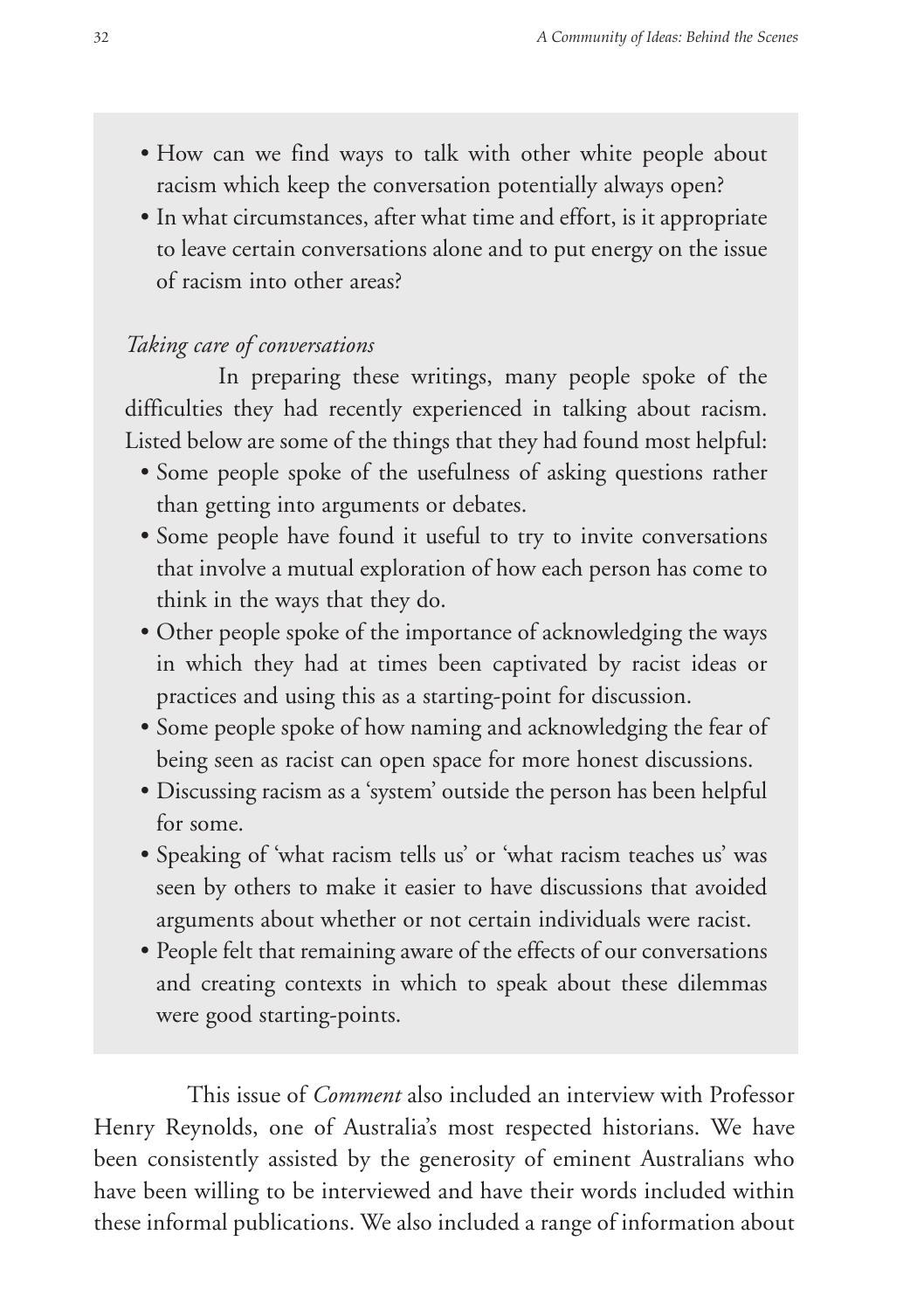native title and immigration as well as reviews of various resources and books available on these topics. Significantly, because it was a time in which many of us felt considerable despair, we also included a section entitled 'Good News' which included descriptions of creative and nonviolent responses to the wave of racism that was occurring at that time.

#### **Land rights**

Later that same year (1997), issues of Aboriginal land rights became a key consideration. Rulings by the highest court in Australia created the possibility that meaningful land rights of Indigenous Australia would be recognised in law. This sparked a powerful backlash, however, and once again issues of race were a part of everyday conversation throughout Australia.

In response, we published a special supplementary issue of *Comment* which consisted of a speech given by Indigenous Australian lawyer Noel Pearson who at that time was Chair of the Cape York Land Council and member of the National Indigenous Working Group. This speech was given in Adelaide and it was so inspiring to us that we asked Noel Pearson if it would all right for us to distribute it in written form, and he agreed. We have included an extract from this speech here, as although the issues have changed, its key message still seems powerfully relevant today.

Let me say that there have always been Australians of goodwill. Ever since day one there have been Australians of goodwill who came out from England on those tall ships. There have always been people throughout our history who spoke up against Aboriginal murder and dispossession on the frontier. Even through that long period of silence about our true history - 150 years of silence - even through that period there were lone voices. There were ordinary Australians speaking out trying to have their voices heard about Indigenous injustice.

You see there have always been people like you and people like you have always lost the argument. You have always been the minority in the argument … There have been too many episodes of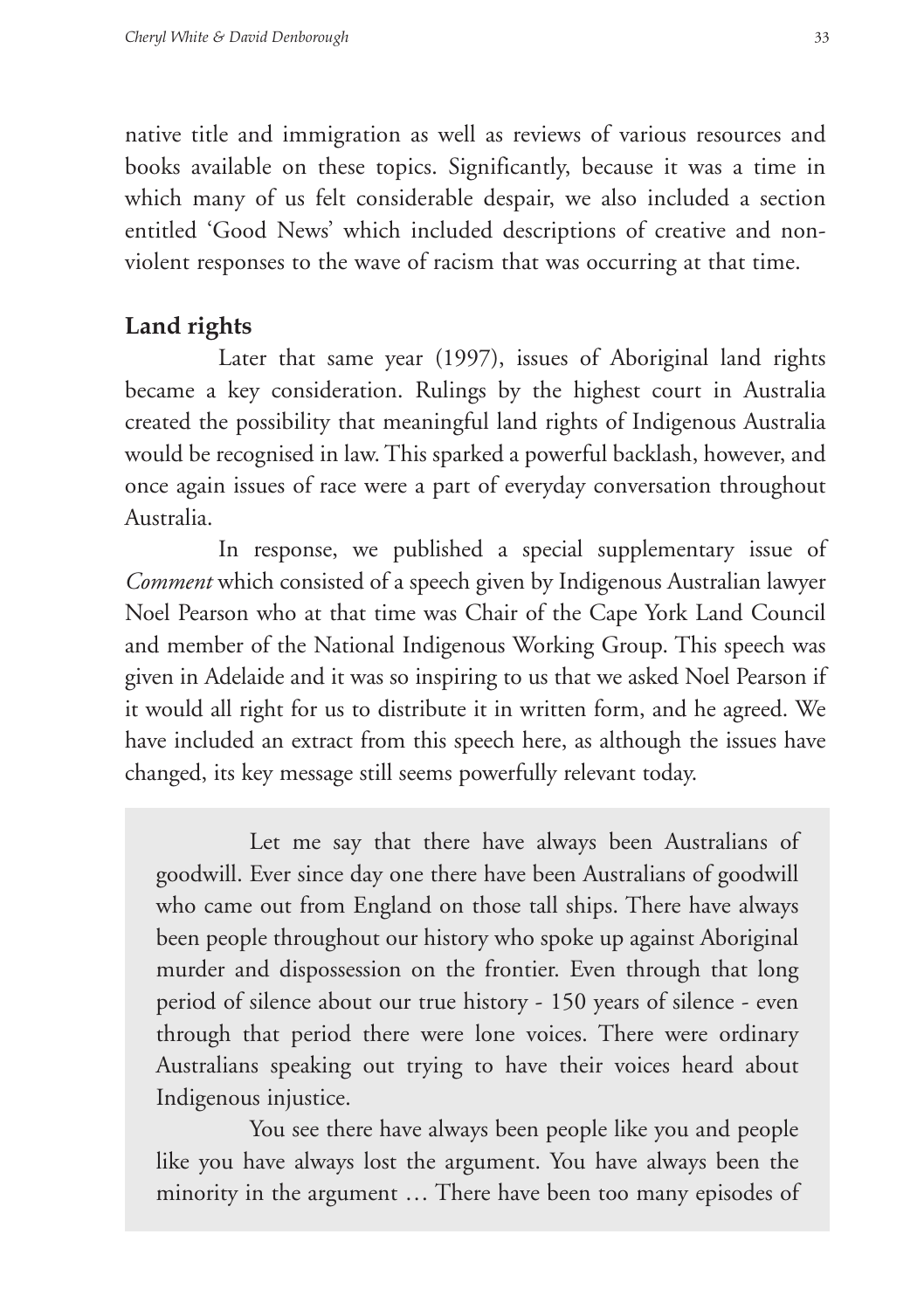voices for justice throughout our history that have never prevailed. So it is not going to be enough to say that we form a part of the number of people black and white who want fairness and justice and the right thing. That is never going to be enough. For now is the time for people who want reconciliation to prevail.

You will have to use all of your powers of persuasion and goodwill and energy over the coming six months, or a year, or however long it takes, for us to prevail in relation to the native title act. You have to use every bit of your power to ensure that we prevail. But remember this, when you leave here tonight to set about the task of convincing and educating and talking with and discussing with Australians the importance of this opportunity, remember this; that the pearls of goodwill do not only reside in our hearts. The pearls of goodwill do not just reside in our black and white hearts. There are pearls of goodwill in the hearts of all Australians. We must find them – be they encrusted by faithlessness and misinformation, or enslimed by frustration and manipulation. We must look for and find the goodwill shining through. We can't afford not to.

Finally, let me say to those Australians who are disturbed about how we should properly deal with our past and our responsibility for its legacy in the present, let me say to those who feel doubtful about their responsibility for the past, let me say to them that even if you reject any responsibility for the wrongs, the blood and the tears that were shed in the past: you are at least responsible for the history you are making now. (Pearson 1997)

#### **National Sorry Day: Coming to terms with the past and present**

In 1995 a National Inquiry was established into the law, practices and policies by which Aboriginal and Torres Strait Islander children were separated from their families and communities by compulsion, duress or undue influence. The Commission consulted widely throughout Australia, led by Aboriginal Social Justice Commissioner Mick Dodson and Sir Ronald Wilson. They listened to individual stories from the stolen generations as well as submissions from governments, churches, researchers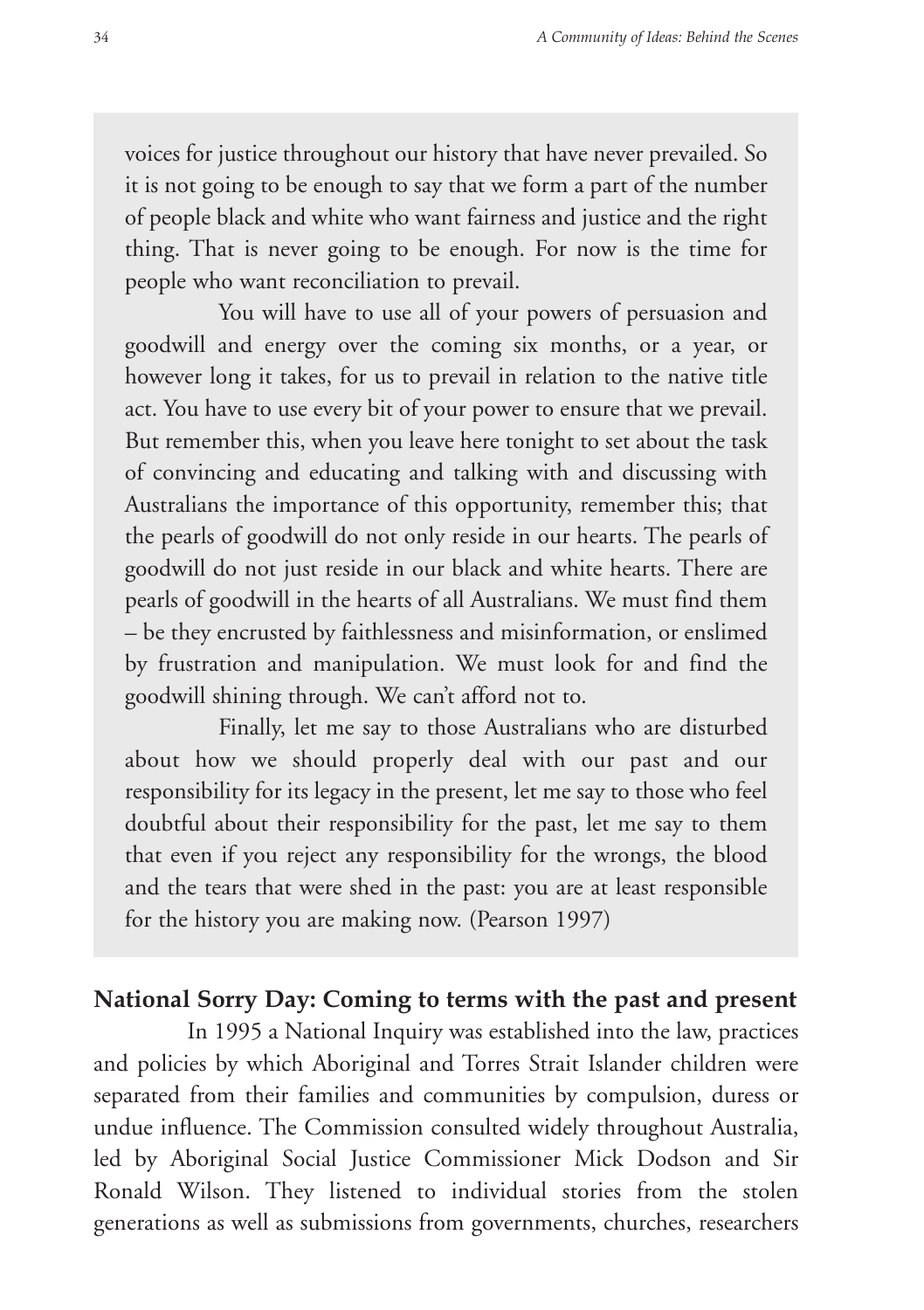and organisations. The Commission's Report, entitled, *Bringing Them Home*, was tabled in the national Parliament on 26th May 1997.

*Bringing Them Home* revealed the extent and devastating effects of the forced removal of Aboriginal children from their families – an official government policy that went on for 150 years into the early 1970s. The report proposed a number of recommendations including the establishment of a 'National Sorry Day'. Other recommendations included the need for apologies, reparation, compensation, services for those affected, and action to ensure that current welfare and juvenile justice systems cease replicating the forced removal of Aboriginal children from their families and communities.

An issue of *Comment* was published to coincide with the first National Sorry Day on the 26th May 1998. This *Comment* was written out of our own desire to apologise to those Indigenous Australians who we have so wronged and our hope that a publication would be helpful in facilitating discussions. We hoped this publication could contribute to the movement of everyday non-Indigenous Australians who are seeking ways to come to terms with this country's history, to heal past wrongs and address present injustices.

The issue included interviews with Jane Lester, an Indigenous Australian colleague about her family's experience of the inquiry into the Stolen Generation (see Lester 2001), various apologies to Indigenous Australia and reflections from non-Aboriginal Australia. It also included the following interview with Sir Ronald Wilson who was one of the Commissioners of the Inquiry.

## **Sorry – as sharing sorrow**

#### *from an interview with Sir Ronald Wilson*

The National Inquiry into the forced removal of Aboriginal children from their families was an intensely personal process. Unlike other enquiries there was no way this was going to be simply an intellectual exercise. Of 770 people we interviewed, 535 were people who had personal stories to tell. They were either the victims of forcible removal themselves, or the children of those who had been taken away, or their siblings.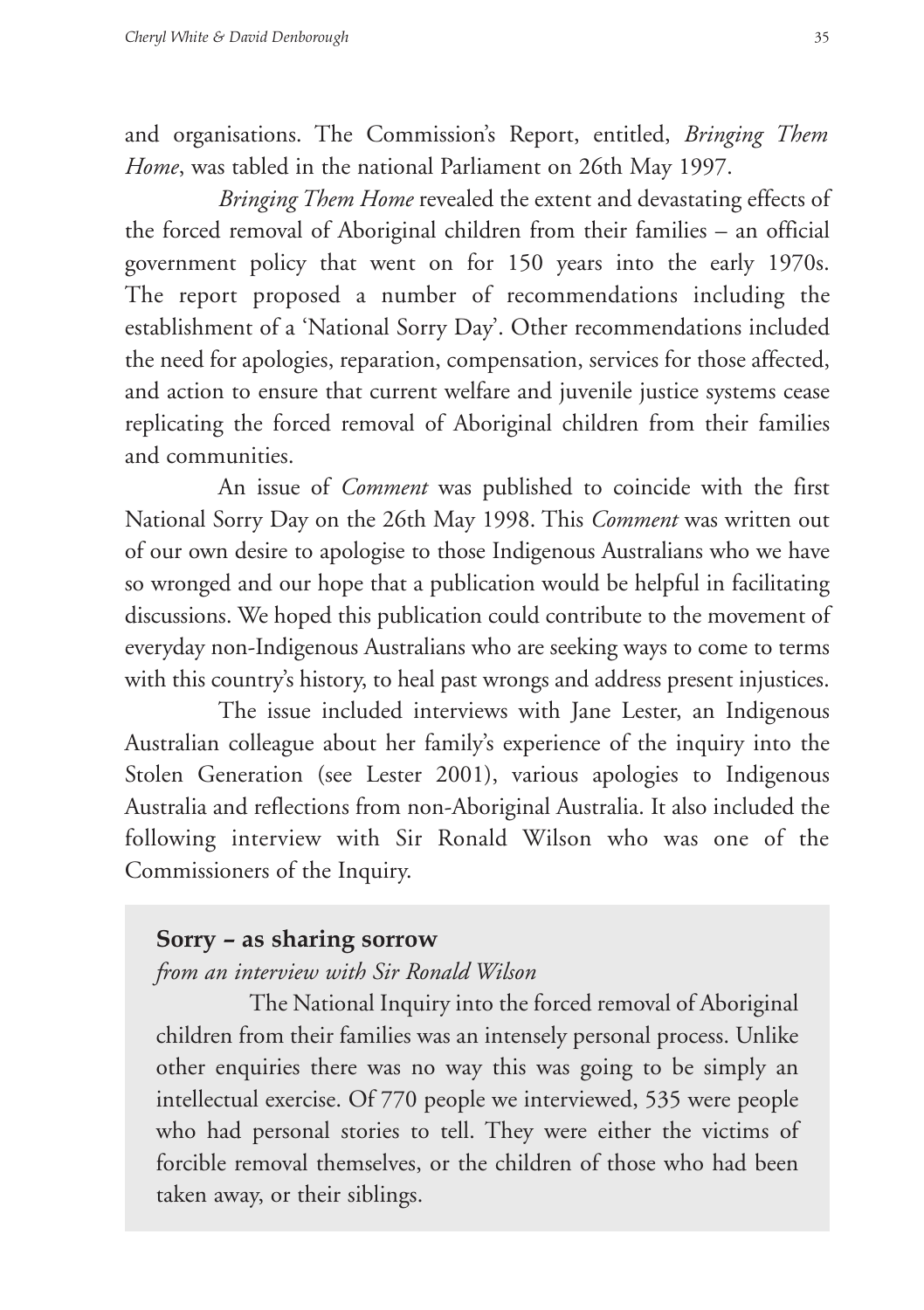The overwhelming impact of these stories upon me can only be understood if I describe the process of sharing in them. Most of the personal stories we heard privately. The sessions were attended only by the storyteller and myself or one of my colleagues, and a friend or counsellor for the storyteller. We knew that the re-telling of these stories could be traumatic. We knew that we needed to take care. This process set the stage for an emotional experience. With every story, as a listener, I was invited into the experience which was being shared. As the experiences I was witness to consisted of extreme hardship and sorrow, I could not help but be moved by them and involved with them.

I had never been exposed to such sorrow before. Simply to look into the face of the person sitting across the table telling their story was an extraordinary experience. The times in which we as white Australians have sat across the table from Indigenous Australians and listened to their stories, even in happy circumstances, for most of us have been all too infrequent. What was being shared was beyond all value.

I could not help but reflect on how extraordinary it was for me, as a representative of the white race who had been responsible for the policies, the laws and the administrations which had brought about these forced removals, to share in the stories of these people's experiences. This heightened the significance of the occasion for me. I could not retreat to a remote identity with the oppressor race, as during the time of forced removals I was for one year in the sixties the Moderator of the Presbyterian Church. We were running a mission for Aboriginal children at that time. This gave me an official role from which to relate to the stories and prevented me from distancing myself from these stories.

In turn, I experienced the generosity and forgiveness of Indigenous Peoples as well as their sorrow. It was an extraordinary and richly involving experience which has really changed me, made me a different person.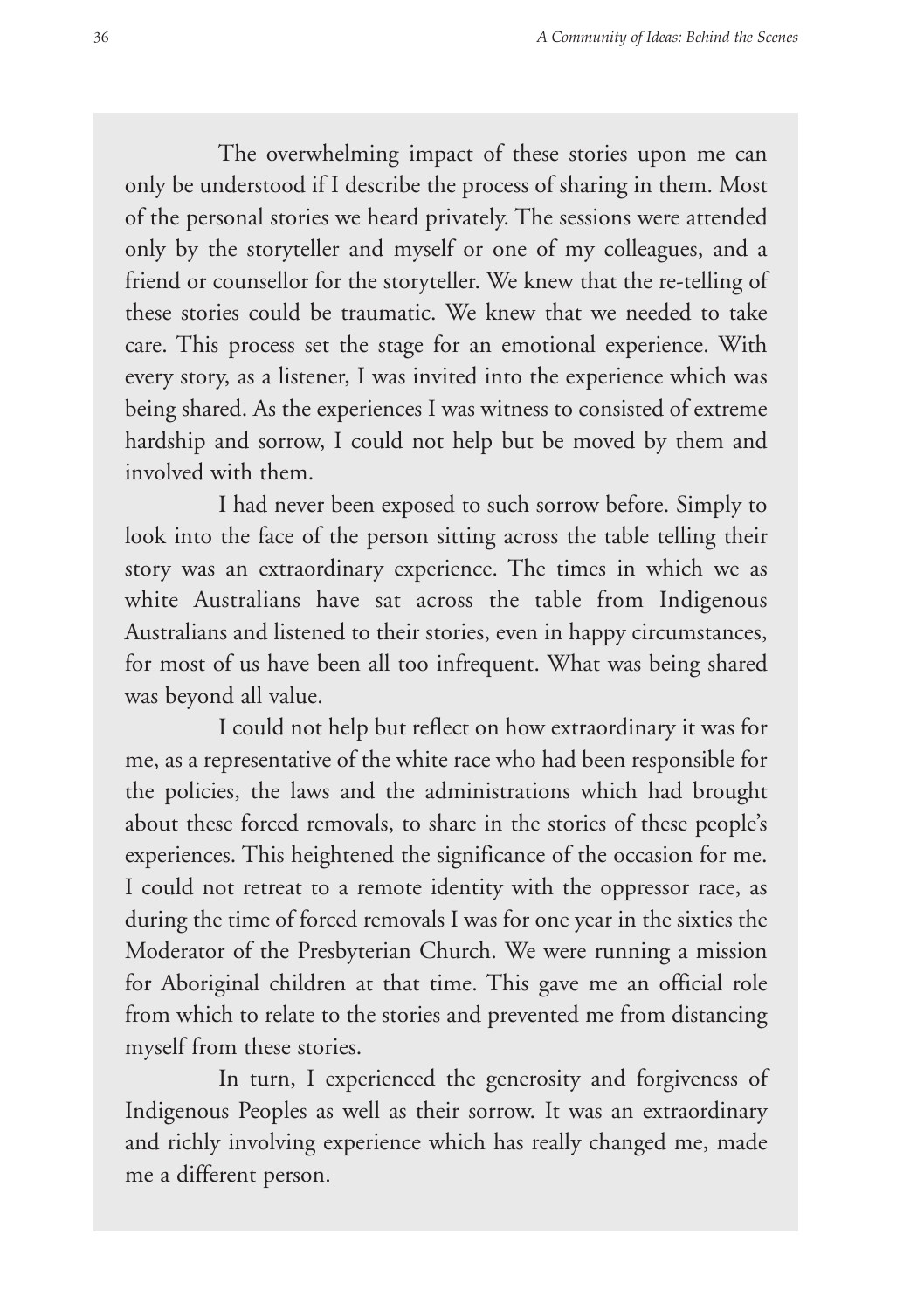#### *The sorrow of rejection*

Time and again in the course of listening to the stories we heard of the tragedy of 'assimilation'. Whatever the intentions behind this policy, the consequences were often tragic. We heard the stories of young children removed from their families. Some were removed as babies. Some were removed from the hospital in which they had just been born. We heard stories of the abuse that occurred in many of the institutions and foster homes to where these children were often removed.

We also heard of times when the families into whom the children had been adopted were loving and caring. Even in these situations there was sorrow. So often, when the children were loved and cared for by their white foster families, the policy of assimilation still brought tragic consequences. We heard of how, as these children grew into adulthood, they experienced rejection from white society – they were rejected by the very society for which they'd been bred. In some instances this led to a double loss of identity. They'd been separated from their Aboriginality – this had been deliberately taken from them. Over a period of time they'd gained a new identity which was associated with white Australia, and then white Australia – with its still lingering white Australia Policy – rejected them afresh.

The story of one young man I knew years ago comes to mind. He had been forcibly removed from his Aboriginal parents and adopted into a loving white family. He told a story to the Commission of a materially rich childhood, and of the love he experienced from his adoptive mother and father – the only mother and father that he knew. He then spoke of how he was rejected when he first asked a white girl to a dance – how all hell had broken lose. He came to the Commission to testify in his twenties having served time in prison. He said, 'I love Mum and Dad, but I don't know who I am'. This had undone him mentally and physically. These double tragedies of the whole process of assimilation are less well-known by the white Australian population.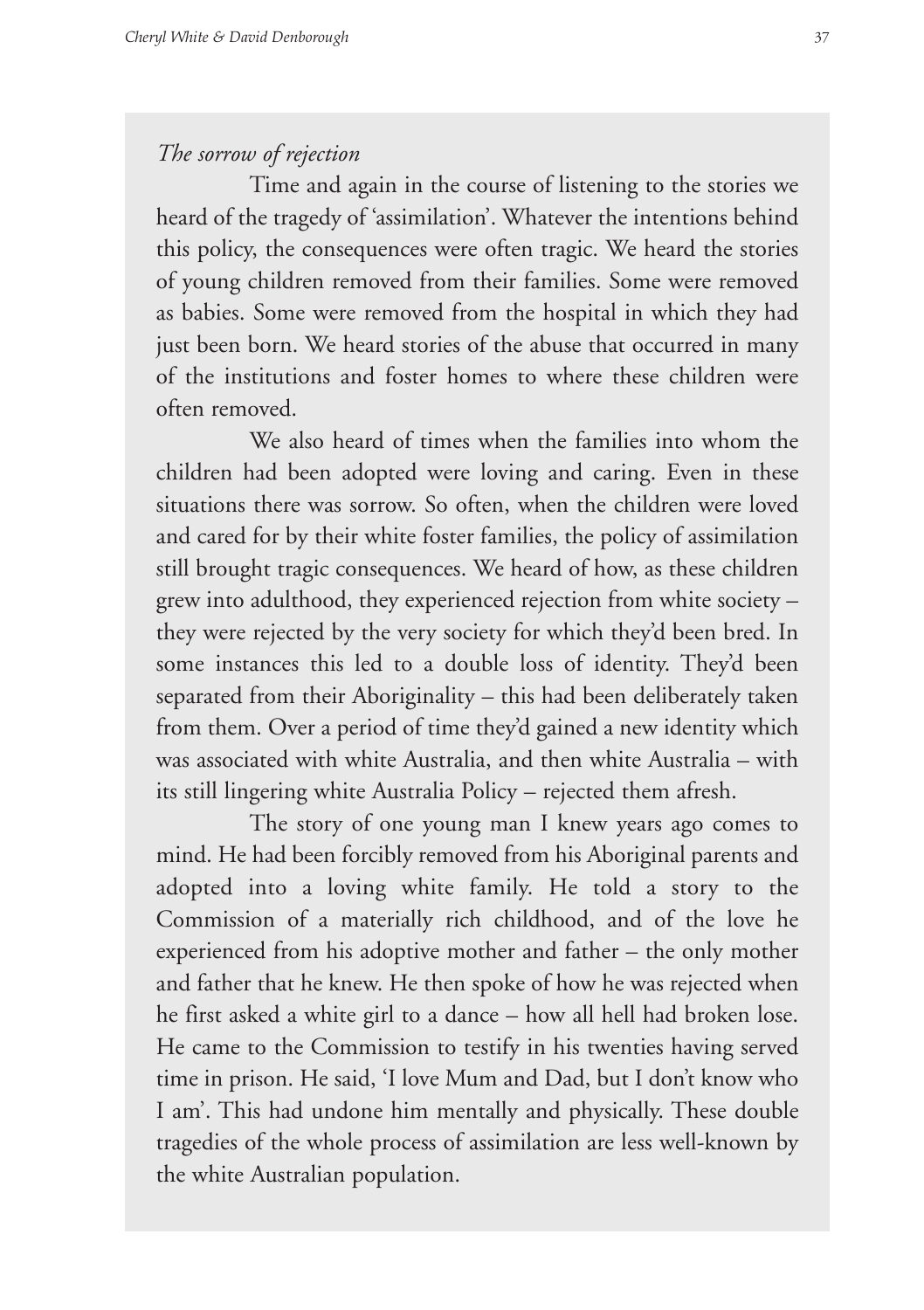## *The desire for apology*

During the course of telling their stories many of the men and women said: 'Why did they do it? I'd love to hear them say they are sorry.' That is where the emphasis on apology came from. It wasn't our idea that saying sorry would count for something. It came from the Indigenous Australians' own longing for healing and reconciliation. Their request for an apology is an invitation to white Australia to play a part in the healing process. It is also why the apologies that have already happened – by churches and state governments – have been so important, and why National Sorry Day is so important.

What I've found hard to understand is how some people seem to think that if they were not personally involved in forcibly removing Aboriginal children then there is no need for them to apologise. For most of us the events surrounding the stolen generation are somewhat distant. They happened a long time ago and we weren't personally involved. For some reason, some people seem to think that this means an apology is unnecessary. But this is also true for many events in our history about which we commonly express regret and sorrow. On ANZAC Day, the Prime Minister gave an emotional speech at Hellfire Pass<sup>1</sup> that was about the past. He had no personal part to play in those events and yet was expressing a deep emotional connection to the men in Hellfire Pass years ago.

There are many types of apology. An apology does not necessarily require involvement in the causes of trauma that has led to suffering. Apology is a healing response to suffering – an expression of empathy with the sufferer. It is a sincere bonding between people – if only momentarily. If it is undertaken with the opportunity for ongoing connection often it will lead to ongoing relationship.

This sort of apology is about identifying with another's sorrow with the desire to lessen this sorrow by sharing it: by taking it on a little bit oneself. It is an offering to play a part in healing. It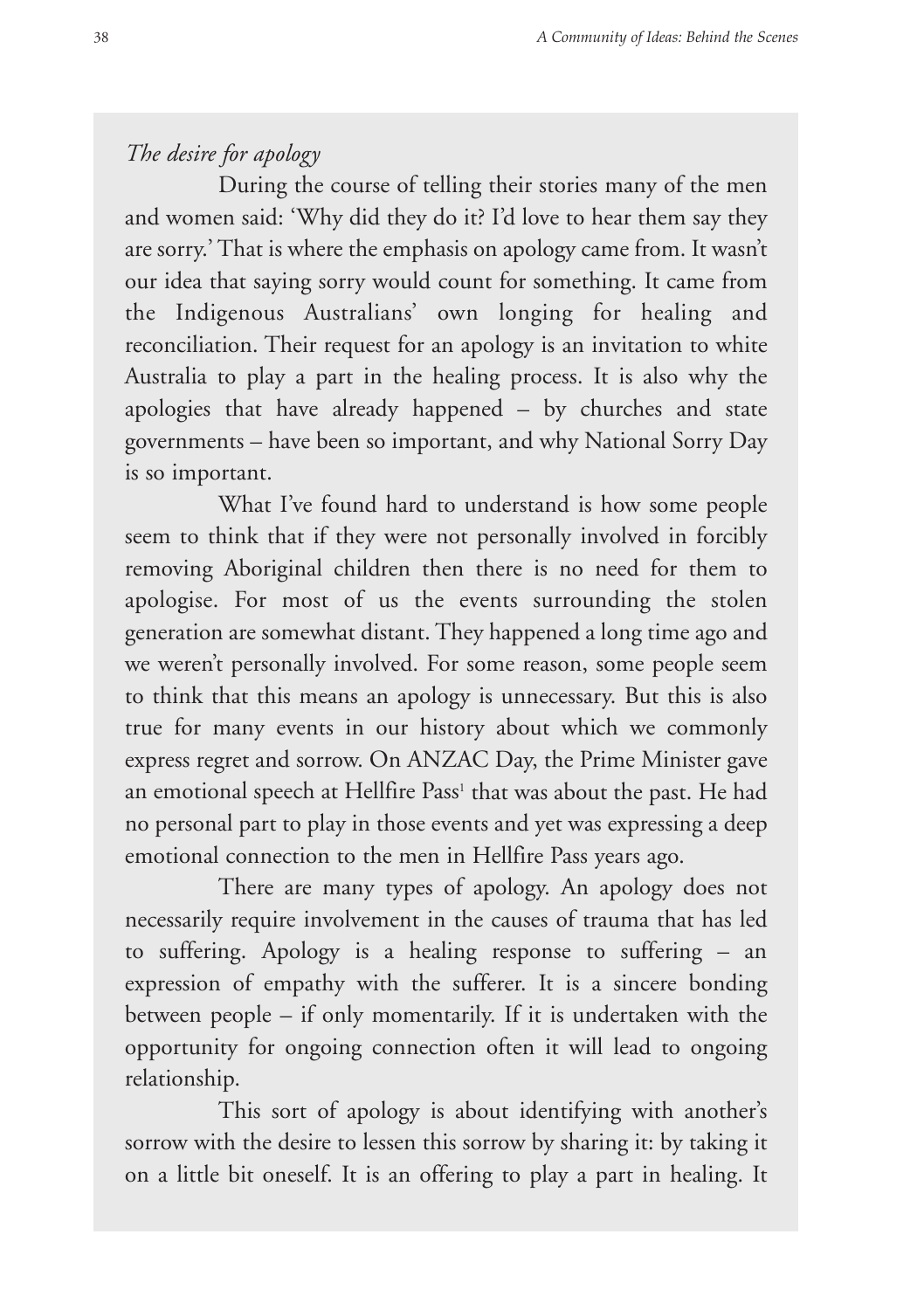relieves suffering to know that others have a desire to share what you are feeling.

Many Aboriginal people who are still feeling the sad effects of forcible removal – in the present – are longing to hear a national apology, some expression of emotion, some connectedness. I believe that when we as human beings are suffering we need to feel an affinity with others, a sense of solidarity. We need to experience an expression of solidarity from the contemporaries of our generation.

At funerals we experience sympathy for the bereaved, because we identify with their suffering. It is this, I believe, that Aboriginal people are asking for. They are looking to us to be with them in the healing process. There are many, many Australians who want to make a new beginning, who want to be with them in this process. There are many non-Indigenous Australians who want to look into the eyes of their fellow Indigenous Australians so that we can recognise each other's common humanity and move into the 21st century in a true partnership.

#### *Apology is in the air*

Apology is in the air. Not just here but elsewhere. Not long ago I read an editorial in an Australian newspaper that spoke of how 'the currency of apology is being cheapened by its frequency'. This was in relation not only to the current conversations in Australia but to Tony Blair in Britain apologising for England's treatment of the Irish during the potato famine, and Bill Clinton in North America apologising for the ways in which servicemen were treated in the war. I agree that apology can be an escape if it is just words, if it lacks sincerity it achieves nothing. It has to be a genuine, symbolic holding out of the hand. But, as I wrote to the editor of the paper, 'You are doing scant justice to those parliaments and churches, and all others, who have expressed apology to the stolen generation when you belittle their apology. Certainly apology can be cheapened, but if it has been given sincerely, it's not up to others to cheapen them.'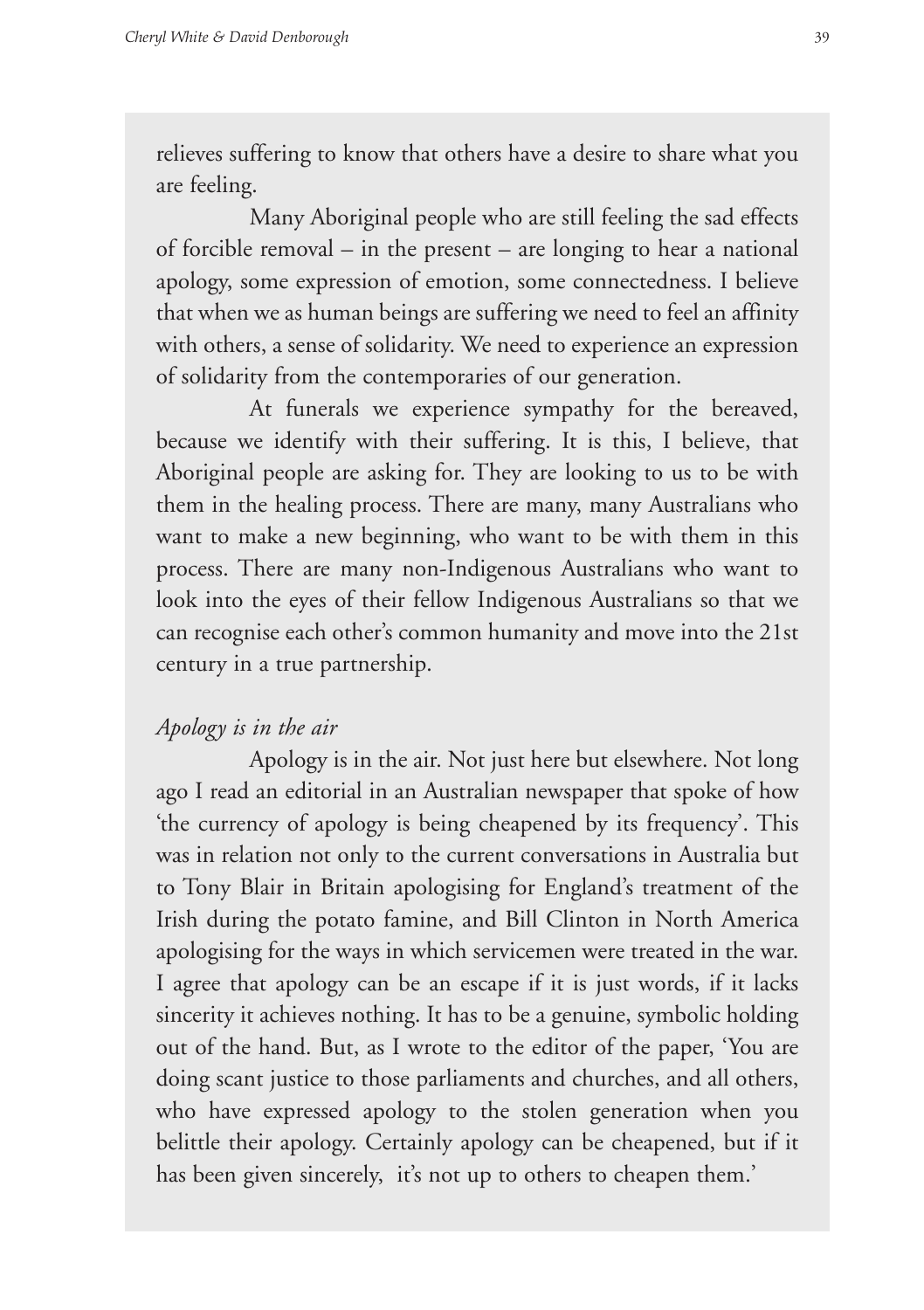#### *Spiritual*

The process of the enquiry was, I believe, a spiritual experience in many ways. For many people it was the first time they had had the opportunity to speak of their experiences and for their stories to be witnessed, acknowledged. The telling of the stories engendered in us as listeners an intense longing and a desire to demonstrate in our attitudes, our actions and our words, sympathy and acts of redress. To enter into the experience of what was being told brought alive a strong impulse to solidarity. That is a spiritual experience. That is why we stated in the opening pages of the report that: 'This is no ordinary report. It is made up of stories that came from the heart. And it is for this reason that they must be read with open hearts as well as open minds.'

The ways in which ordinary people have responded to the report have been quite incredible. People have written to me saying that they believe the report will be a watershed in the life of this nation. It will not be allowed to gather dust on the shelf. The stories of the stolen generations will be alive in the hearts of the people of Australia. (Wilson 1998, pp.5-6)

We ended this issue of Comment with a list of short examples of actions that various individuals, organisations and communities around Australia had been taking about these issues in their own ways. We introduced this section with these words:

*"Sorry Day is not only about coming to terms with the past but also the present. What would acts of sorry look like? What are acts that we can all be involved in to right current injustice? Different people will clearly have different roles to play: acts of sorry from children and young people will be different from acts of those with greater access to resources, and will be different again from the acts of sorry that institutions could make. Here we are focusing on acts of sorry and acts to address current injustice that we can all play a part in."*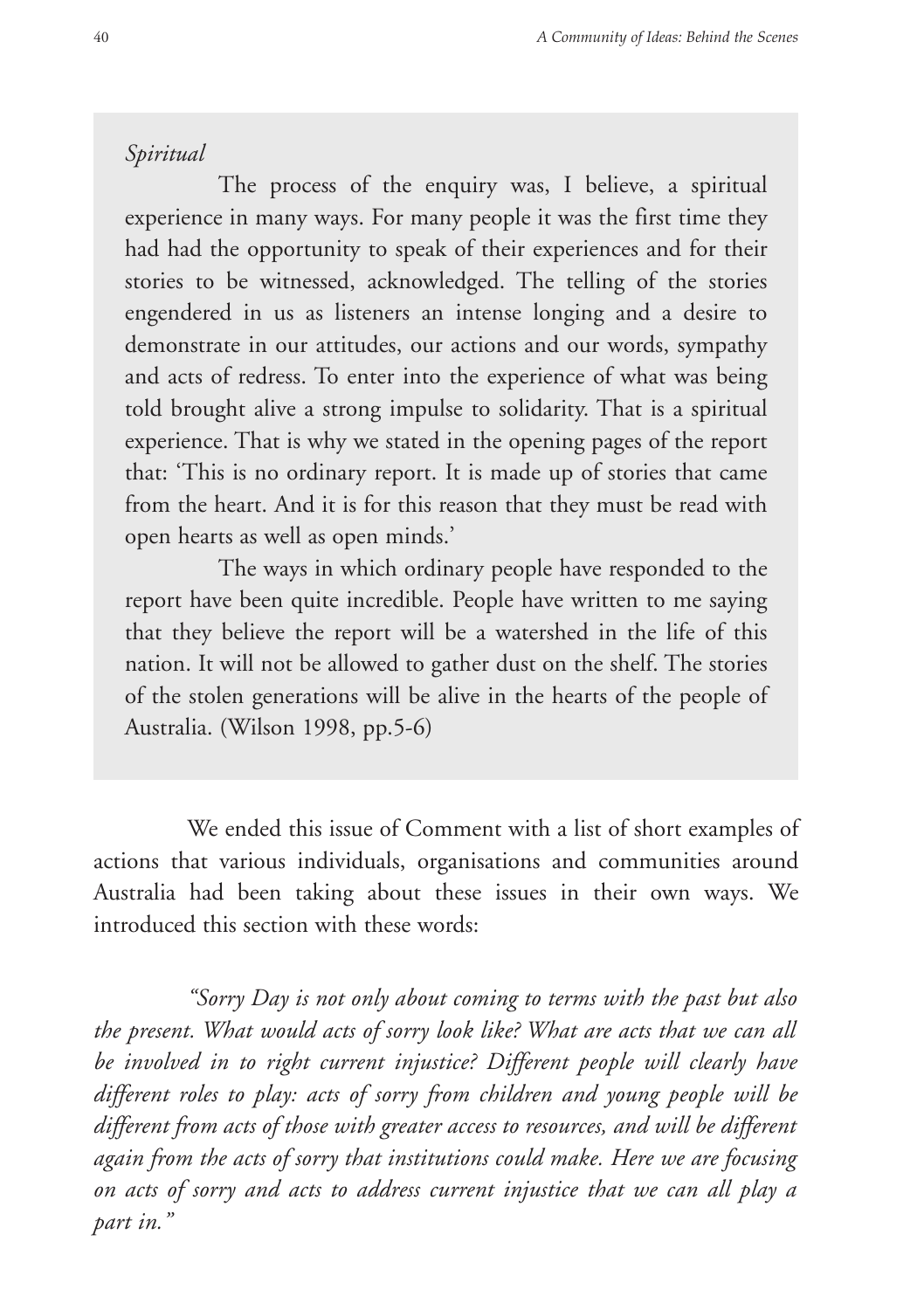# **Responding to the recent events in the USA: How can we talk with each other about this?**

Within a week of the events of Sept 11th 2001, we had produced an issue of *Comment* written for a US and Australian audience. This was perhaps the most ambitious and complex publication we have produced. We faced a very real dilemma as to how to acknowledge the devastating loss of life that had occurred while also responding to very real fears about the possibility of Australia being involved in retaliatory military action and concerns about the rise in anti-Arab and anti-Muslim sentiment in Australia. We were also trying to write for both a US and Australian readership which we had never tried to do before. How to write in ways that would resonate for readers in both countries was a significant challenge. Furthermore, we were under a lot of pressure from some colleagues to simply name the issues, oppose US policy and make statements about what we believed should happen as a response. But we did not wish to respond in this way. People in the USA at this time were in a profound sense of shock and mourning. We wished to respond to what people were experiencing, and at the same time to consider many complexities.

We included letters that we had received from a number of colleagues from New York City and other parts of the US. We also included various messages of support to US colleagues and friends and a series of articles on 'talking about retaliation', 'responding to prejudice' and 'talking with children about these events'. We distributed this *Comment* widely throughout our networks of counsellors, therapists and community workers in the US and here in Australia. We have included here one short extract from this *Comment*:

*Some people here in Australia are saying that it seems that more attention is being paid to the grief and trauma associated with these terrible events than all the other tragedies which occur in different parts of the world. How can we respond to this?* 

The events of the past week have been terrible. It appears that thousands of people have lost their lives and therefore at least tens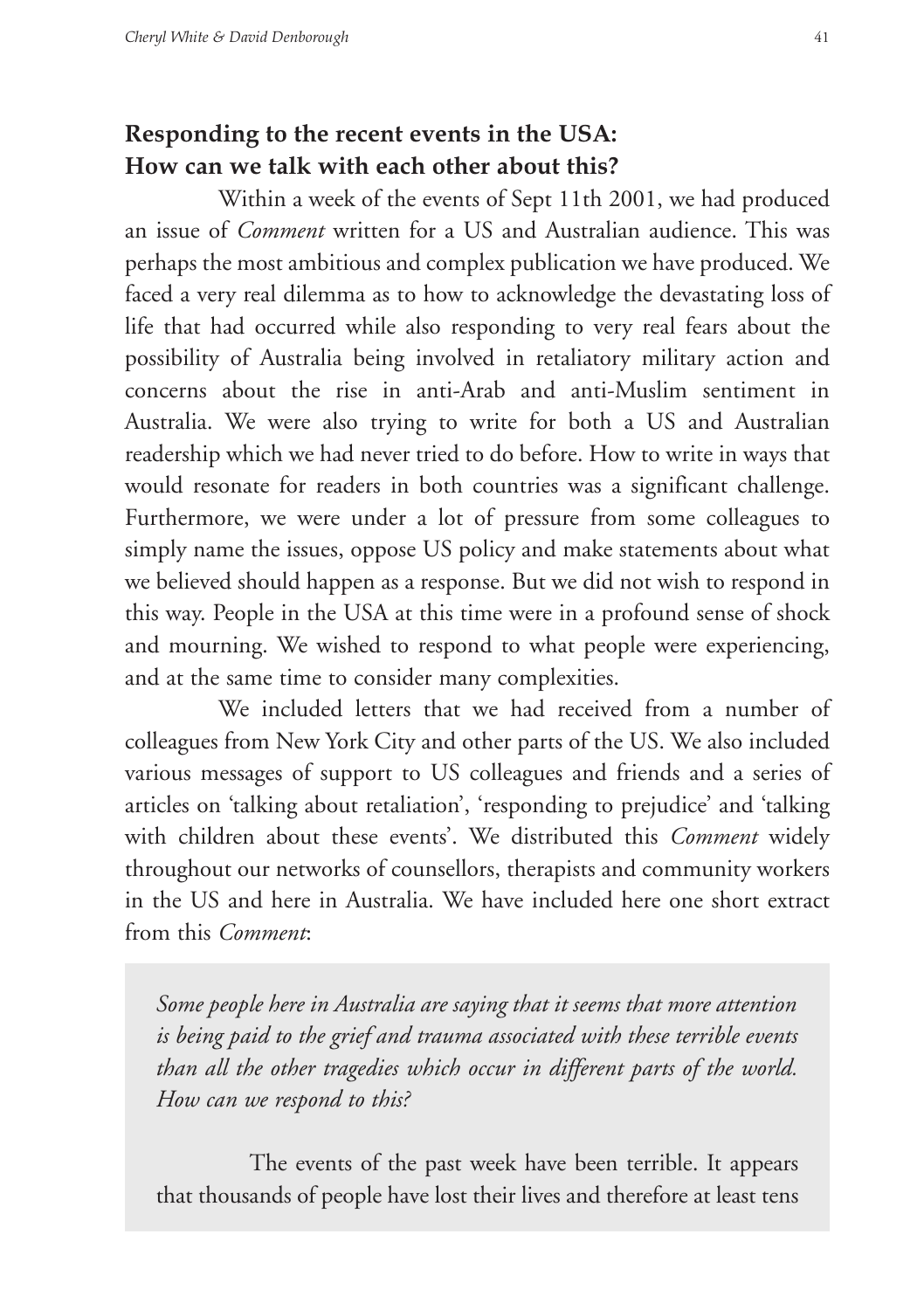of thousands of people have lost loved ones. There have been other crises in different parts of the world that are similarly terrible, and tragically this will no doubt continue. Rarely do such tragedies occur in English-speaking countries, however, and rarely in the context of such media resources. Because of this, and perhaps our own priorities, we generally do not hear from other tragedies about the particular stories of grieving, trauma and family sorrow that we are engaging with so painfully this week. Rather than engaging in comparisons of suffering which often cause further anguish, what would it mean if from this tragedy came a determination to find ways to bear witness to the experiences of all those who are subject to acts of violence and oppression in different parts of the world? For some people in the US, this is one of the things they realise they will be taking away from this week's events – an increased sense of connectedness to other people who experience similar traumas. Some people are already talking about what it will mean for them if bombings begin of civilians in other countries. This new awareness of trauma will make witnessing other people's hardship and terror all the more painful. Some people are already talking about how this will lead them to act to prevent the occurrences of such bombings. Perhaps here in Australia we can draw meaning from their words and actions.

For the first time, email was the primary medium for the circulation of this issue of *Comment* and we were amazed at the possibilities this opened. We had produced the issue in less than a week since the events of Sept 11th and, once we had sent it out via email, almost instantly we began to hear back from readers in different parts of the world with further reflections, ideas and notes of appreciation. It seems relevant to mention that we also received a small number of extremely angry responses from people who felt we were too critical of US foreign policy. Overwhelmingly though, the feedback we received was very positive.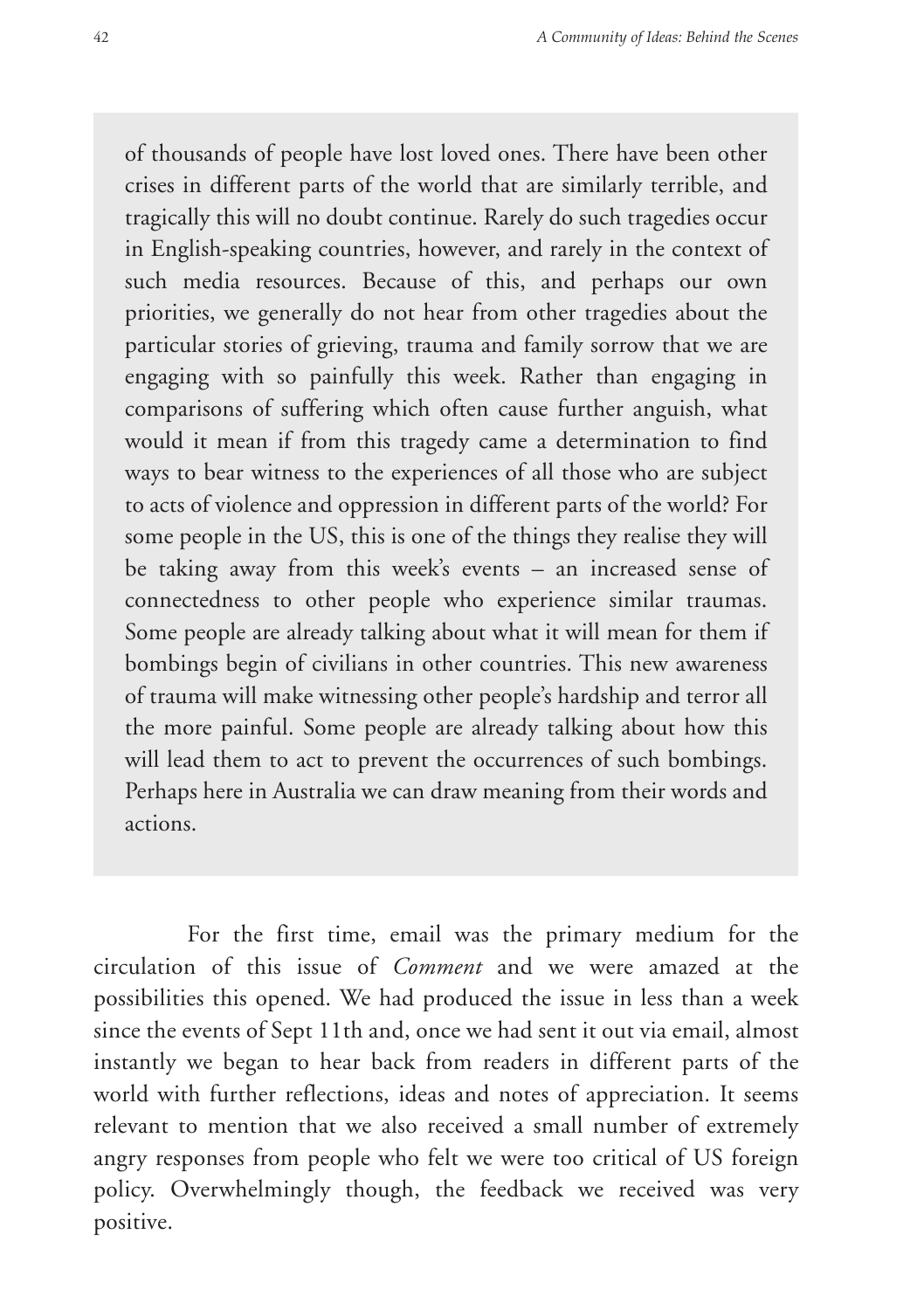#### **When war seems imminent … how can we respond?**

As it became clear that Australia was likely to join in an invasion of Iraq, we began to work on a written response which was placed on our website and again distributed widely via email (Denborough 2002b). It received many replies from people in different parts of the world. When the invasion did take place we collaborated with other agencies in making a poster that called for an end to the war which was then displayed prominently in many organisations. In response to the war in Iraq (and earlier in relation to the Bali bombing) we have also written and recorded songs which have then been played on radio stations here in Australia and overseas. We are increasingly interested in exploring the use of these and other mediums.

#### **Responding to crises and to trauma**

Just as we were completing this book, our region and the entire world was rocked by the devastation occurring in Indonesia, Sri Lanka, India, the Maldives and Thailand due to tsunamis. We have realised how very little we know about responding to such crises and how unprepared we would be if we were to find ourselves in a context of disaster – whether by nature or by war. We are thinking about how we can become more familiar with the work that is involved in responding to such situations. If you have experience in crisis response, or in working with communities to rebuild lives after a crisis event, we would be very interested to correspond with you about this. We are also in the process of creating a publication on the theme of 'responding to trauma', including the trauma of war, occupation, terror, natural disaster, political violence and torture. This project is in response to the sad reality that there are people in many different countries who are currently living with the effects of profound trauma.

#### **Reflections**

While issues of *Comment* have been put together quickly, and produced with very little expense, we have been surprised at how widely they have been read, and how appreciative people's responses have been. The fact that highly respected public figures have welcomed their involvement in these pieces, and been delighted with the outcomes, has been heartening to us.